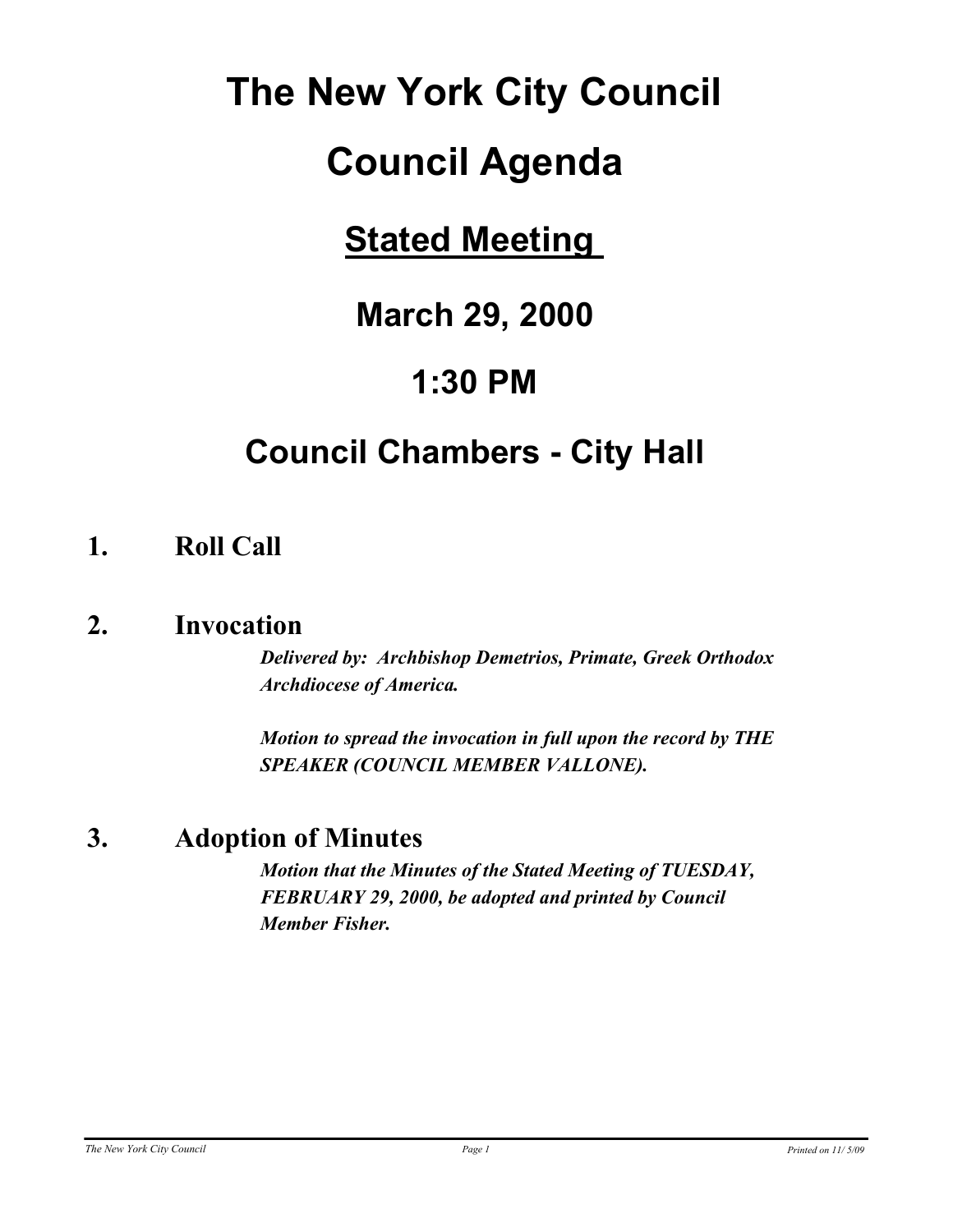### **4. Messages and Papers from the Mayor**

#### **M 0817-2000 Veto, Transportation Benefits, City Employees Int 351-A**

Communication from the Mayor - Mayors veto and disapproval message of Introductory Number 351-A, in relation to allowing city employees to use pre-tax earnings to purchase qualified transportation benefits in accordance with Federal law. *Transportation*

#### **Communications from City, County, and Borough Offices 5.**

### **6. Petitions and Communications**

### **7. Land Use Call-Ups**

| M 0818-2000 | ULURP, City-owned properties, CB#7, (C000157PPQ)                     |  |
|-------------|----------------------------------------------------------------------|--|
|             | By Council Member Abel:                                              |  |
|             | Pursuant to Rule 11.20b of the Council and Section 197-d(b)          |  |
|             | (3) of the New York City Charter, the Council resolves that          |  |
|             | the action of the City Planning Commission on Uniform Land           |  |
|             | Use Review Procedure Application Number C000157PPQ                   |  |
|             | shall be subject to review by the Council.                           |  |
|             | <b>Coupled on Call-Up Vote</b>                                       |  |
| M 0819-2000 | ULURP, (11) City-owned properties, CB 10, Manhattan,<br>(C990008PPM) |  |
|             | By Council Member Perkins:                                           |  |
|             | Pursuant to Rule 11.20b of the Council and Section 197-d(b)          |  |
|             | (3) of the New York City Charter, the Council resolves that          |  |
|             | the action of the City Planning Commission on Uniform Land           |  |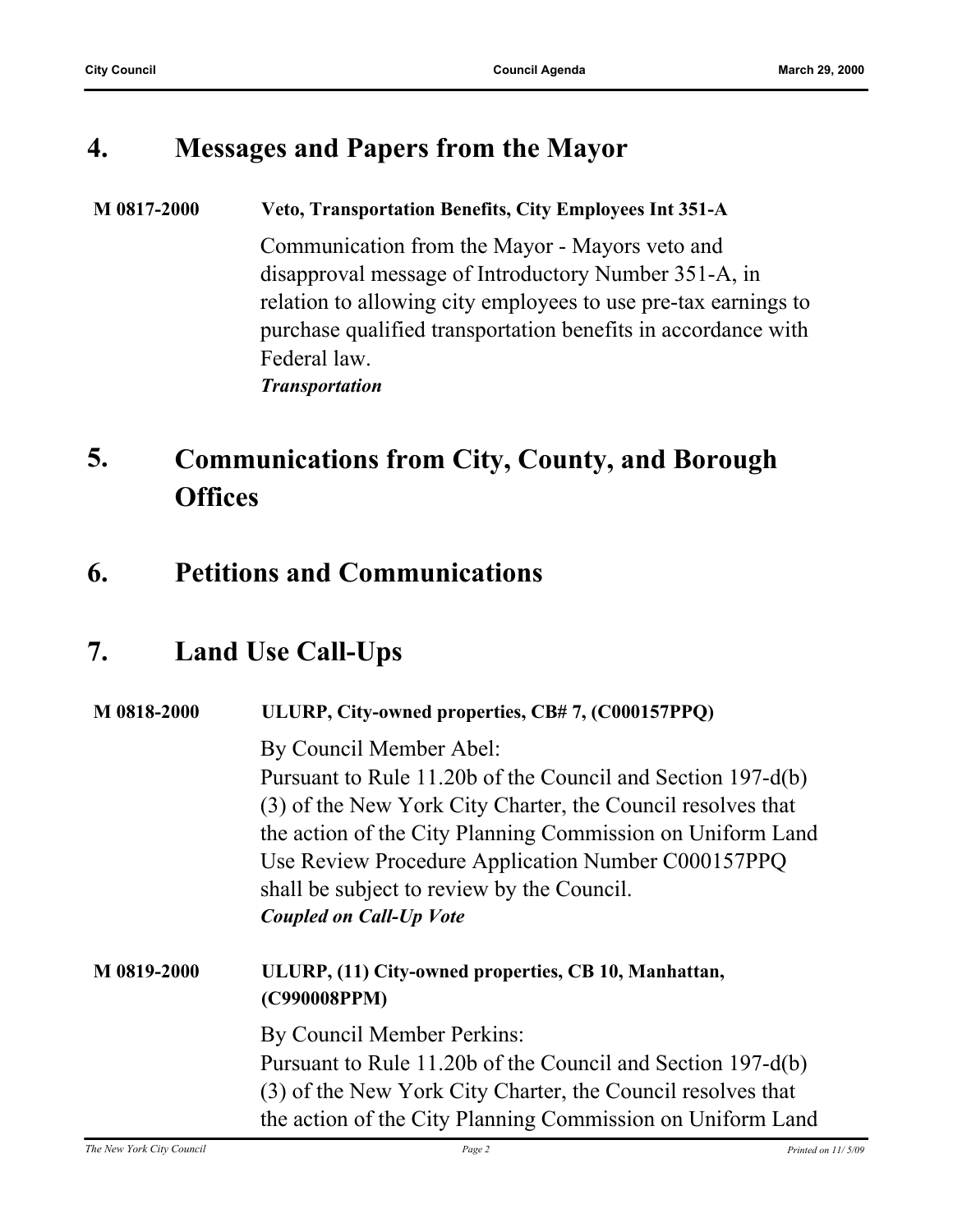**City Council Council Agenda March 29, 2000**

|             | Use Procedure Application Number 990008PPM shall be<br>subject to review by the Council.<br><b>Coupled on Call-Up Vote</b>                                                                                                                                                                                                                         |
|-------------|----------------------------------------------------------------------------------------------------------------------------------------------------------------------------------------------------------------------------------------------------------------------------------------------------------------------------------------------------|
| M 0820-2000 | ULURP, Community Board 11, Manhattan, (C990094PPM)                                                                                                                                                                                                                                                                                                 |
|             | By Council Member Reed:<br>Pursuant to Rule 11.20b of the Council and Section 197-d(b)<br>(3) of the New York City Charter, the Council resolves that<br>the action of the City Planning Commission on Uniform Land<br>Use Procedure Application Number 990094PPM shall be<br>subject to review by the Council.<br><b>Coupled on Call-Up Vote</b>  |
| M 0821-2000 | ULURP, 694 bed-nursing homefacility, Manhattan,<br>(20000101ZSM)                                                                                                                                                                                                                                                                                   |
|             | By Council Member Reed:<br>Pursuant to Rule 11.20b of the Council and Section 197-d(b)<br>(3) of the New York City Charter, the Council resolves that<br>the action of the City Planning Commission on Uniform Land<br>Use Procedure Application Number C000101ZSM shall be<br>subject to review by the Council.<br><b>Coupled on Call-Up Vote</b> |

### **ROLL CALL**

- **8. Communications from the Speaker**
- **9. Discussion of General Orders**

### **10. Report of Special Committees** *NONE*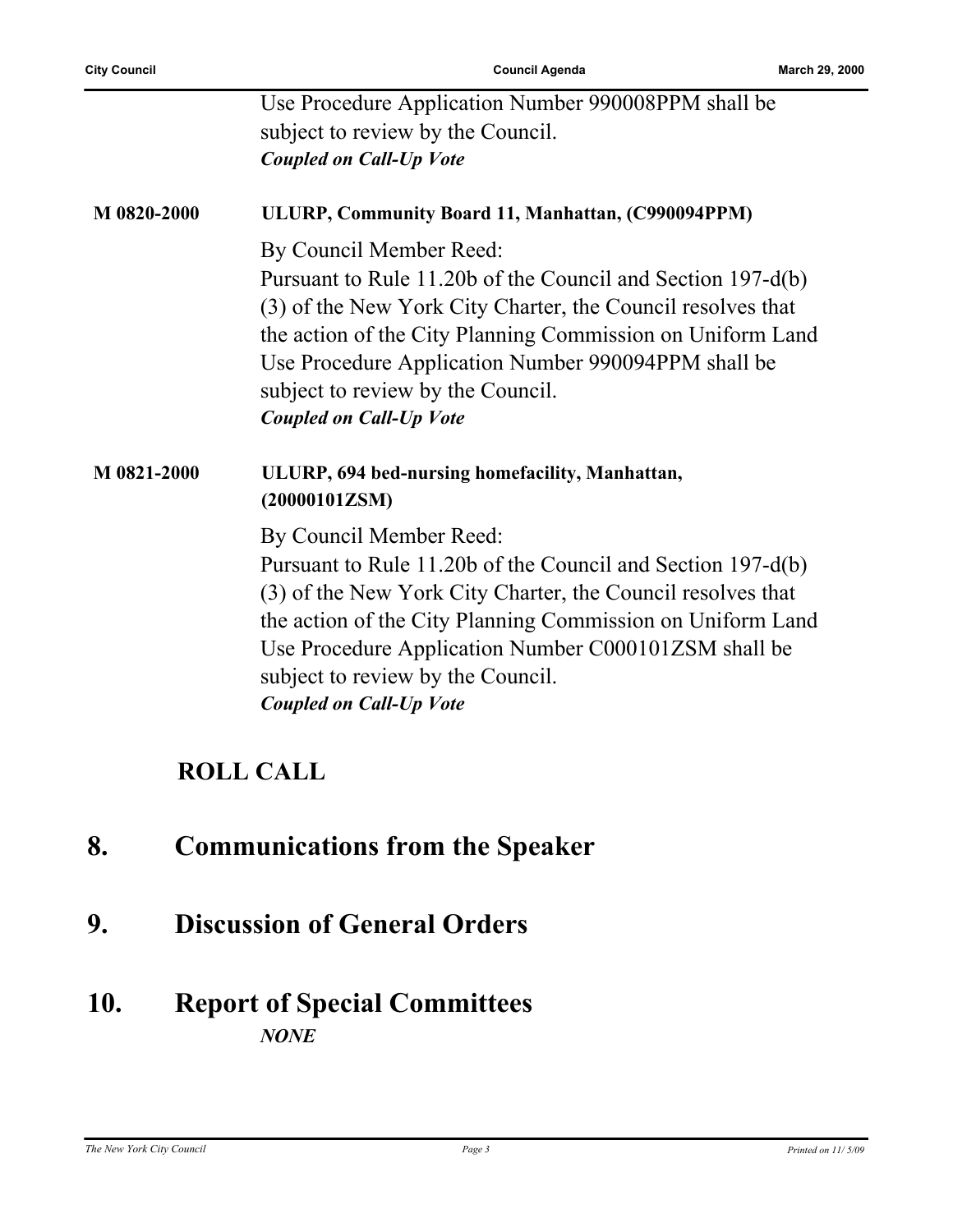### **11. Reports of Standing Committees**

### **Report of the Committee on Economic Development**

| Int 0459-1998-A | <b>Public Wholesale Markets, Regulation</b>                             |  |
|-----------------|-------------------------------------------------------------------------|--|
|                 | A Local Law to amend the administrative code of the city of             |  |
|                 | New York, in relation to the regulation of public wholesale<br>markets. |  |
|                 | Coupled on GO                                                           |  |
| M 0794-2000     | Veto, Int. No. 459-A, Public Wholesale Markets                          |  |
|                 | Communication from the Mayor - Mayors Veto and                          |  |
|                 | disapproval message of Introductory Number 459-A, in                    |  |
|                 | relation of public wholesale markets.                                   |  |
|                 | <b>Coupled to be Filed</b>                                              |  |

### **Report of the Committee on General Welfare**

#### **Int 0354-1998-A Transitional Jobs Program, Demonstration Project**

A Local Law to amend the administrative code of the city of New York, in relation to the establishment of the transitional jobs program, a program designed to create temporary employment in the public sector and in community-based organizations, and to provide the participants of such program with education and training, career counseling, and related services, to enhance their ability to secure permanent employment after their participation in such program. *Coupled on GO*

| M 0793-2000 | Veto, Int. No. 354-A, Transitional Jobs Program                   |
|-------------|-------------------------------------------------------------------|
|             | Communication from the Mayor - Mayors veto and                    |
|             | disapproval message of Introductory Number 354-A, in              |
|             | relation to the establishment of the transitional jobs program, a |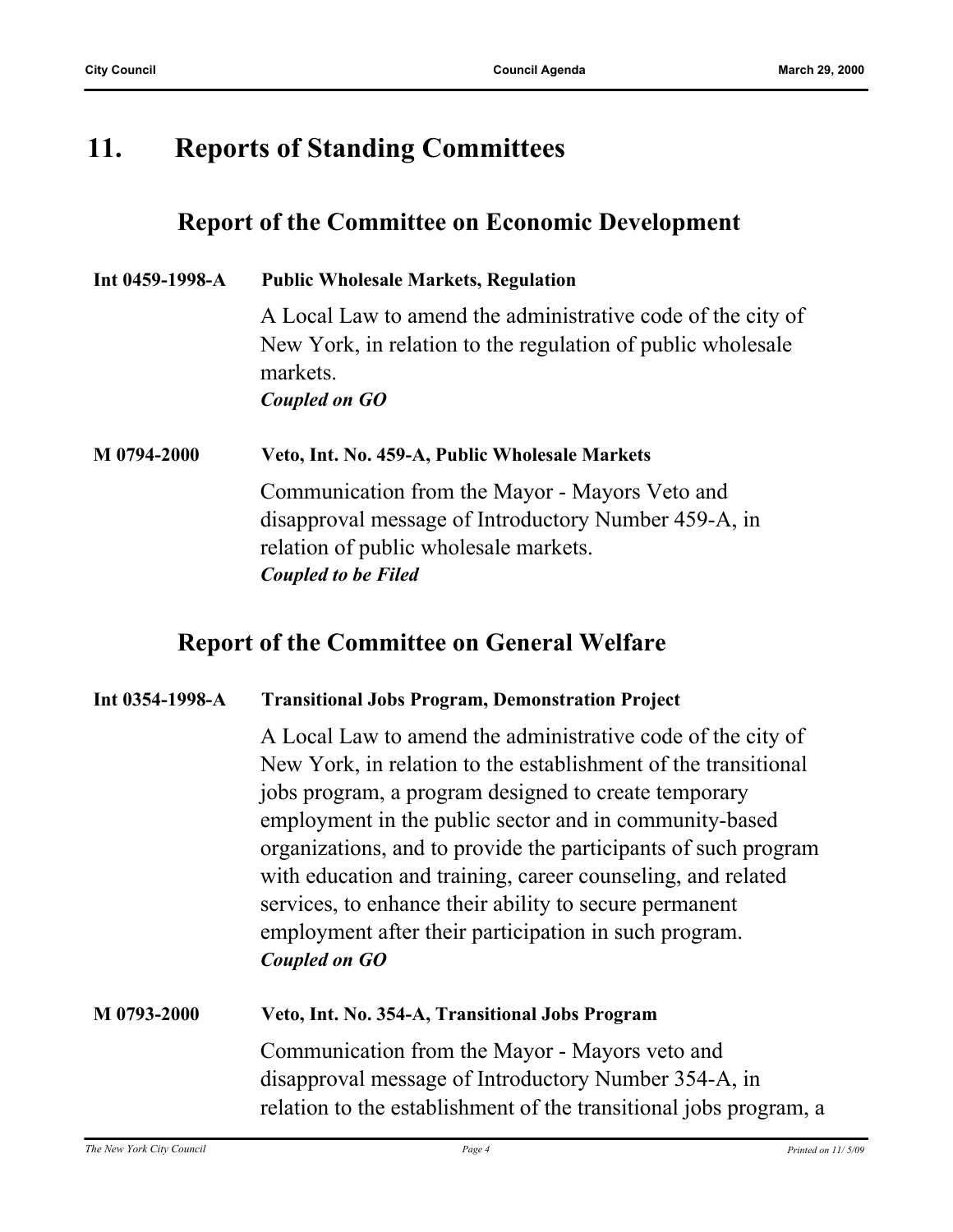program designated to create temporary employment in the public sector and in community-based organizations, and to provide the participants of such program with education and training, career counseling, and related services, to enhance their ability to secure permanent employment after their participation in such program. *Coupled to be Filed*

### **Report of the Committee on Governmental Operations**

| Int 0316-1998-A | Work Experience Program, Grievance Procedure                                                                                                                                                                                                              |  |
|-----------------|-----------------------------------------------------------------------------------------------------------------------------------------------------------------------------------------------------------------------------------------------------------|--|
|                 | A Local Law to amend the administrative code of the city of<br>New York in relation to the establishment of a grievance<br>procedure for participants in the city's work experience<br>program.<br><b>Coupled on GO</b>                                   |  |
| M 0792-2000     | Veto, Int. No. 316-A Work Experience Program, Grievance<br>Procedure                                                                                                                                                                                      |  |
|                 | Communication from the Mayor - Mayors veto and<br>disapproval message of Introductory Number 316-A, in<br>relation to the establishment of a grievance procedure for<br>participants in the City's Work Experience Program.<br><b>Coupled to be Filed</b> |  |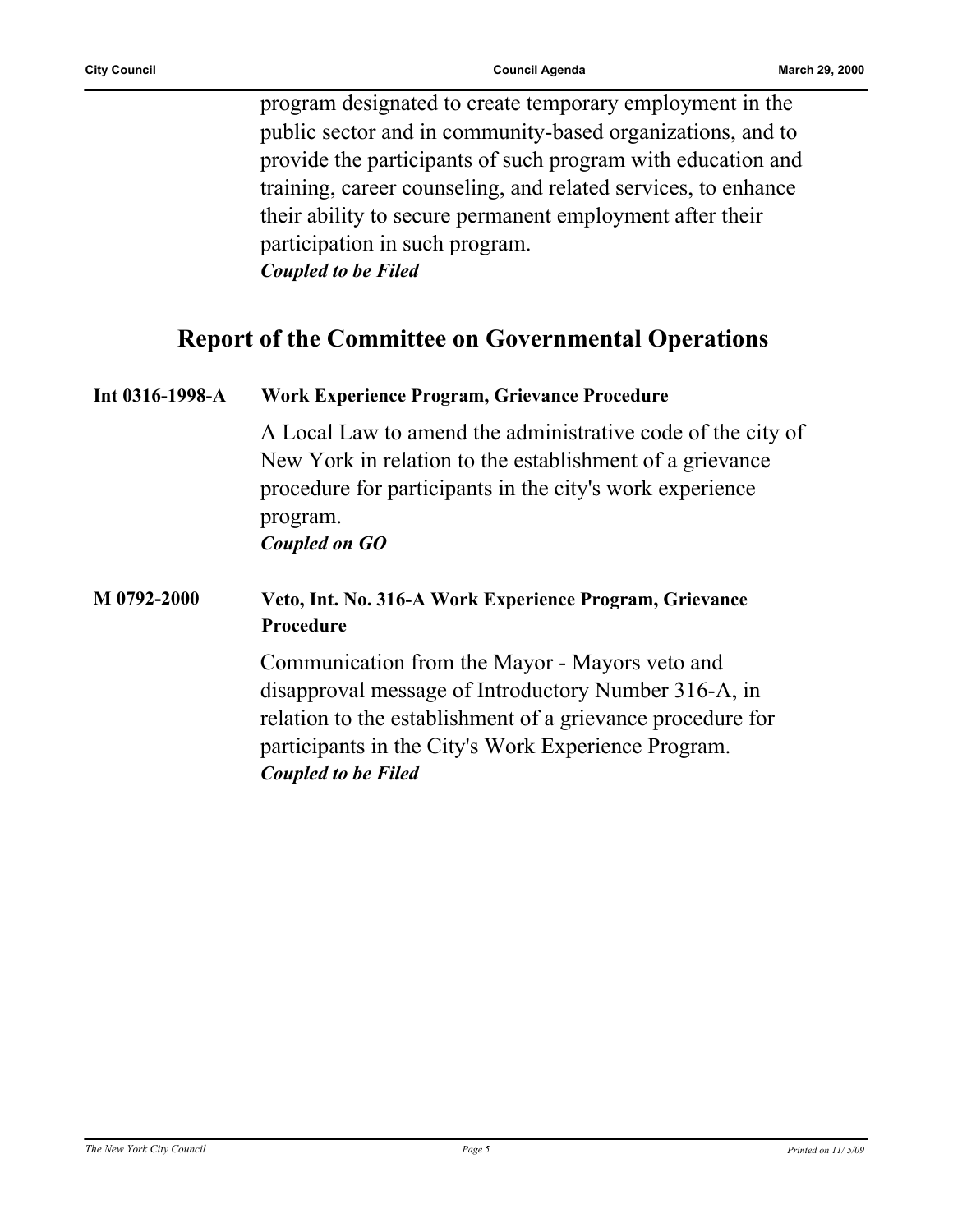### **Report of the Committee on Land Use**

### **Res 1280-2000 ULURP, 619 East 11th St, Manhattan, (C000063HAM)** Resolution approving the decision of the City Planning Commission on an application submitted by the Department of Housing Preservation and Development, ULURP No. C 000063 HAM, approving the designation of 619 East 11th Street (Block 394, Lot 59), as an Urban Development Action Area, approving the project for the area as an Urban Development Action Area Project, and approving the disposition of such property to a developer to be selected by the Department of Housing Preservation and Development (L.U. No. 637; C 000063 HAM). *Coupled on GO* **LU 0639-2000 UDAAP, Real Property Tax Exemption, Brooklyn (20005174HAK)** Application no. 20005174 HAK, an Urban Development Action Area Project, located in Community Board 8, Council Districts no. 36 and 41, Borough of Brooklyn. This matter is subject to Council review and action pursuant to Article 16 of the New York General Municipal Law, at the request of the New York City Department of Housing Preservation and Development and pursuant to §696 of the General Municipal Law for a real property tax exemption. *Approved and Referred to Finance pursuant to Rule 6.50 of the Council.* **Res 1281-2000 UDAAP, Community Board 3, Bronx (20005181HAX)** Resolution approving an Urban Development Action Area Project located at 641 East 169th Street (Block 2933/Lot 63), 643 East 169th Street (Block 2933/Lot 62), 635 Jefferson Place (Block 2935/Lot 28), 1326 Fulton Avenue (Block 2931/Lot 13), and 1639 Fulton Avenue (Block 2929/Lot 78), the Bronx, and waiving the urban development action area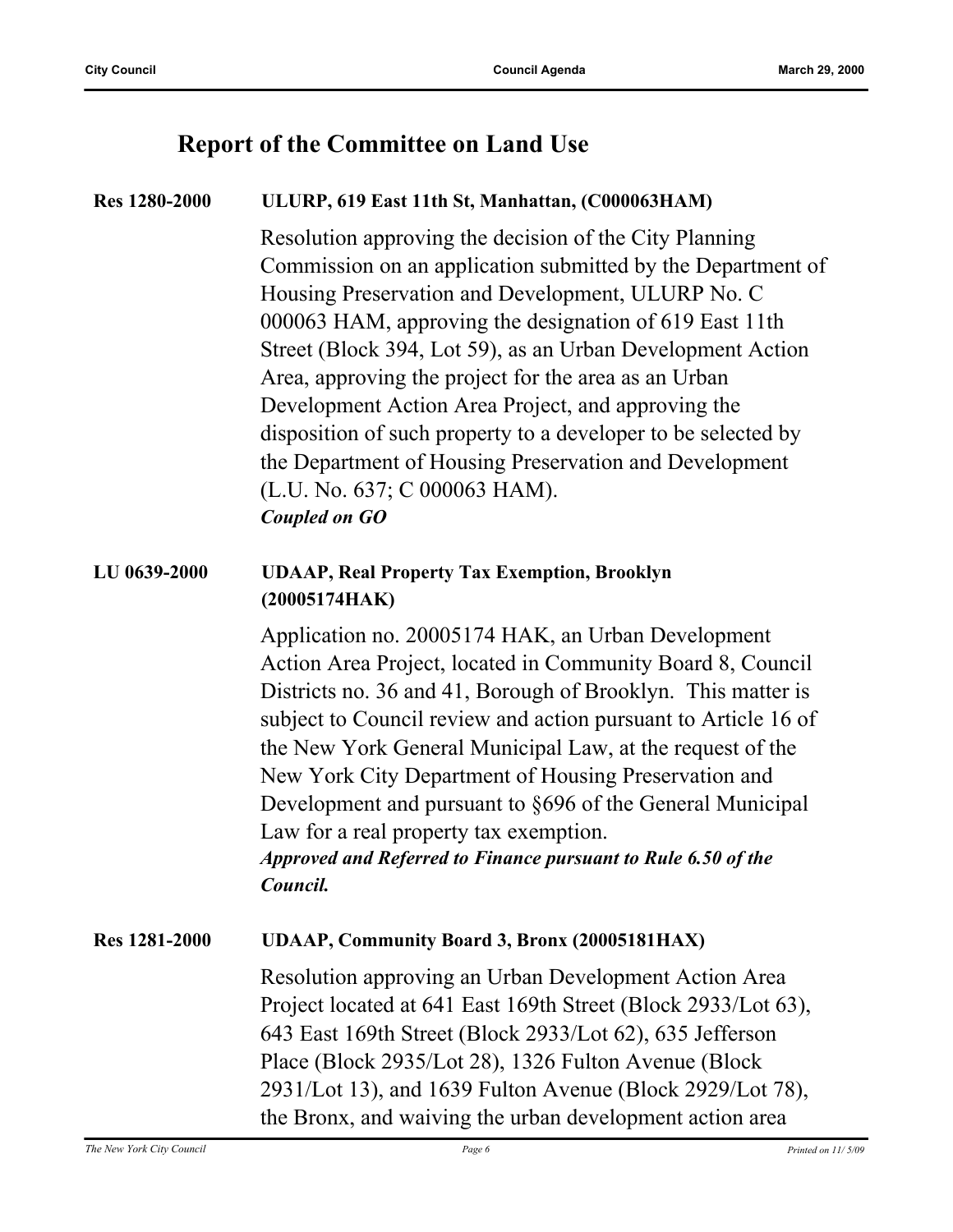|                      | designation requirement and the Uniform Land Use Review<br>Procedure, pursuant to Sections 693 and 694 of the General<br>Municipal Law (L.U. No. 646; 20005181 HAX).<br><b>Coupled on GO</b>                                                                                                                                                                                                                                                                                                                                                        |
|----------------------|-----------------------------------------------------------------------------------------------------------------------------------------------------------------------------------------------------------------------------------------------------------------------------------------------------------------------------------------------------------------------------------------------------------------------------------------------------------------------------------------------------------------------------------------------------|
| <b>Res 1282-2000</b> | ULURP, Zoning Map Changes, Queens (20000178ZMQ)                                                                                                                                                                                                                                                                                                                                                                                                                                                                                                     |
|                      | Resolution approving the decision of the City Planning<br>Commission on ULURP No. C 000158 ZMQ, a Zoning Map<br>Change (L.U. No. 651).<br><b>Coupled on GO</b>                                                                                                                                                                                                                                                                                                                                                                                      |
| <b>Res</b> 1283-2000 | ULURP, Zoning Map Changes, Queens (20000158ZMQ)                                                                                                                                                                                                                                                                                                                                                                                                                                                                                                     |
|                      | Resolution approving the decision of the City Planning<br>Commission on ULURP No. C 000178 ZMQ, a Zoning Map<br>Change (L.U. No. 652).<br><b>Coupled on GO</b>                                                                                                                                                                                                                                                                                                                                                                                      |
| LU 0660-2000         | UDAAP, Community Board 3, Brooklyn (20005199HAK)                                                                                                                                                                                                                                                                                                                                                                                                                                                                                                    |
|                      | Application no. 20005199 HAK, an Urban Development<br>Action Area Project, located in Community Board 3, Council<br>District no. 36, Borough of Brooklyn. This matter is subject<br>to Council review and action pursuant to Article 16 of the<br>New York General Municipal Law, at the request of the New<br>York City Department of Housing Preservation and<br>Development and pursuant to §696 of the General Municipal<br>Law for a real property tax exemption.<br>Approved and Referred to Finance pursuant to Rule 6.50 of the<br>Council. |
| LU 0676-2000         | UDAAP, Fairmount/Marmion, Bronx, (20005240HAX)                                                                                                                                                                                                                                                                                                                                                                                                                                                                                                      |
|                      | Application no. 20005240 HAX, an Urban Development<br>Action Area Project known as Fairmount/Marmion, located in<br>Community Board 6, Council District no. 15, Borough of the<br>Bronx. This matter is subject to Council review and action<br>pursuant to Article 16 of the New York General Municipal<br>Law, at the request of the New York City Department of                                                                                                                                                                                  |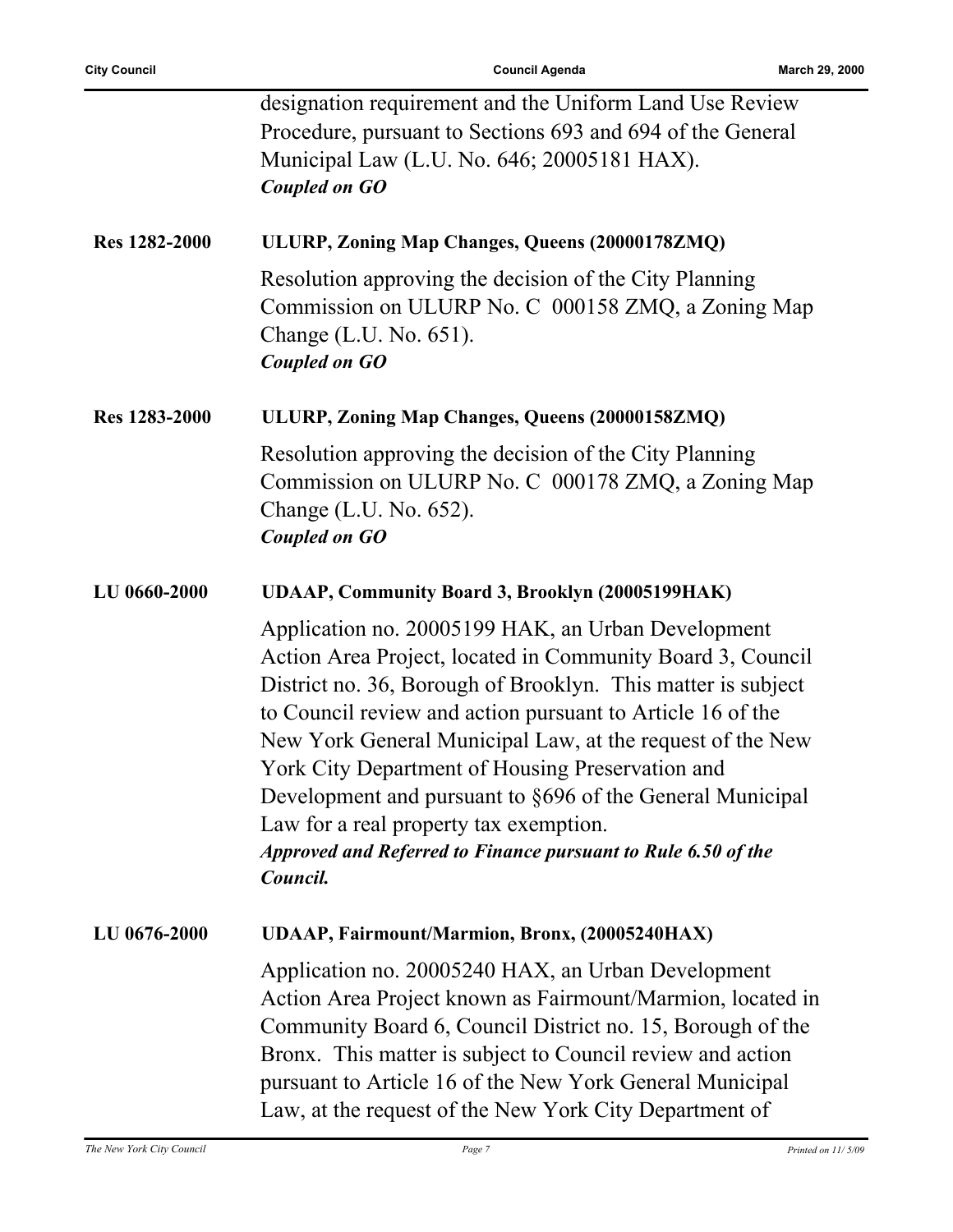|                      | Housing Preservation and Development and pursuant to §696                                                                                                                                                                                                                                                                                                                                                                                                                                                                                             |
|----------------------|-------------------------------------------------------------------------------------------------------------------------------------------------------------------------------------------------------------------------------------------------------------------------------------------------------------------------------------------------------------------------------------------------------------------------------------------------------------------------------------------------------------------------------------------------------|
|                      | of the General Municipal Law for a real property tax                                                                                                                                                                                                                                                                                                                                                                                                                                                                                                  |
|                      | exemption.                                                                                                                                                                                                                                                                                                                                                                                                                                                                                                                                            |
|                      | Approved and Referred to Finance pursuant to Rule 6.50 of the                                                                                                                                                                                                                                                                                                                                                                                                                                                                                         |
|                      | Council.                                                                                                                                                                                                                                                                                                                                                                                                                                                                                                                                              |
|                      |                                                                                                                                                                                                                                                                                                                                                                                                                                                                                                                                                       |
| LU 0689-2000         | ULURP, City-owned properties, Manhattan (C990448PPM)                                                                                                                                                                                                                                                                                                                                                                                                                                                                                                  |
|                      | Uniform land use review procedure application no. C 990448<br>PPM, pursuant to §197-c and §197-d of the New York City<br>Charter concerning the disposition of fourteen (14)                                                                                                                                                                                                                                                                                                                                                                          |
|                      | city-owned properties, located in Community Board 3,<br>Borough of Manhattan, in Council Districts no. 1 and 2. This                                                                                                                                                                                                                                                                                                                                                                                                                                  |
|                      | application is subject to review and action by the Land Use<br>Committee only if appealed to the Council pursuant to<br>$\S 197-d(b)(2)$ of the Charter or called up by vote of the                                                                                                                                                                                                                                                                                                                                                                   |
|                      | Council pursuant to $\S 197-d(b)(3)$ of the Charter.                                                                                                                                                                                                                                                                                                                                                                                                                                                                                                  |
|                      | <b>Approved with Modifications and Referred to the City Planning</b>                                                                                                                                                                                                                                                                                                                                                                                                                                                                                  |
|                      | Commission pursuant to Rule 11.20(b) of the Rules of the                                                                                                                                                                                                                                                                                                                                                                                                                                                                                              |
|                      | Council and Section 197-(d) of the New York City Charter.                                                                                                                                                                                                                                                                                                                                                                                                                                                                                             |
|                      |                                                                                                                                                                                                                                                                                                                                                                                                                                                                                                                                                       |
| LU 0694-2000         | UDAAP, 201A Halsey Street, Brooklyn, (20005271HAK)                                                                                                                                                                                                                                                                                                                                                                                                                                                                                                    |
|                      | Application no. 20005271 HAK, an Urban Development<br>Action Area Project, located at 201A Halsey Street, Council<br>District no. 36, Borough of Brooklyn. This matter is subject<br>to Council review and action pursuant to Article 16 of the<br>New York General Municipal Law, at the request of the New<br>York City Department of Housing Preservation and<br>Development, and pursuant to §696 of the General Municipal<br>Law for a real property tax exemption.<br>Approved and Referred to Finance pursuant to Rule 6.50 of the<br>Council. |
| <b>Res 1284-2000</b> | UDAAP, 3281 & 3283 Broadway, Manhattan (20005274HAM)                                                                                                                                                                                                                                                                                                                                                                                                                                                                                                  |
|                      | Resolution approving an Urban Development Action Area<br>Project located at 3281 Broadway (Block 1999/Lot 29) and<br>3283 Broadway (Block 1999/Lot 30), Manhattan, and waiving                                                                                                                                                                                                                                                                                                                                                                        |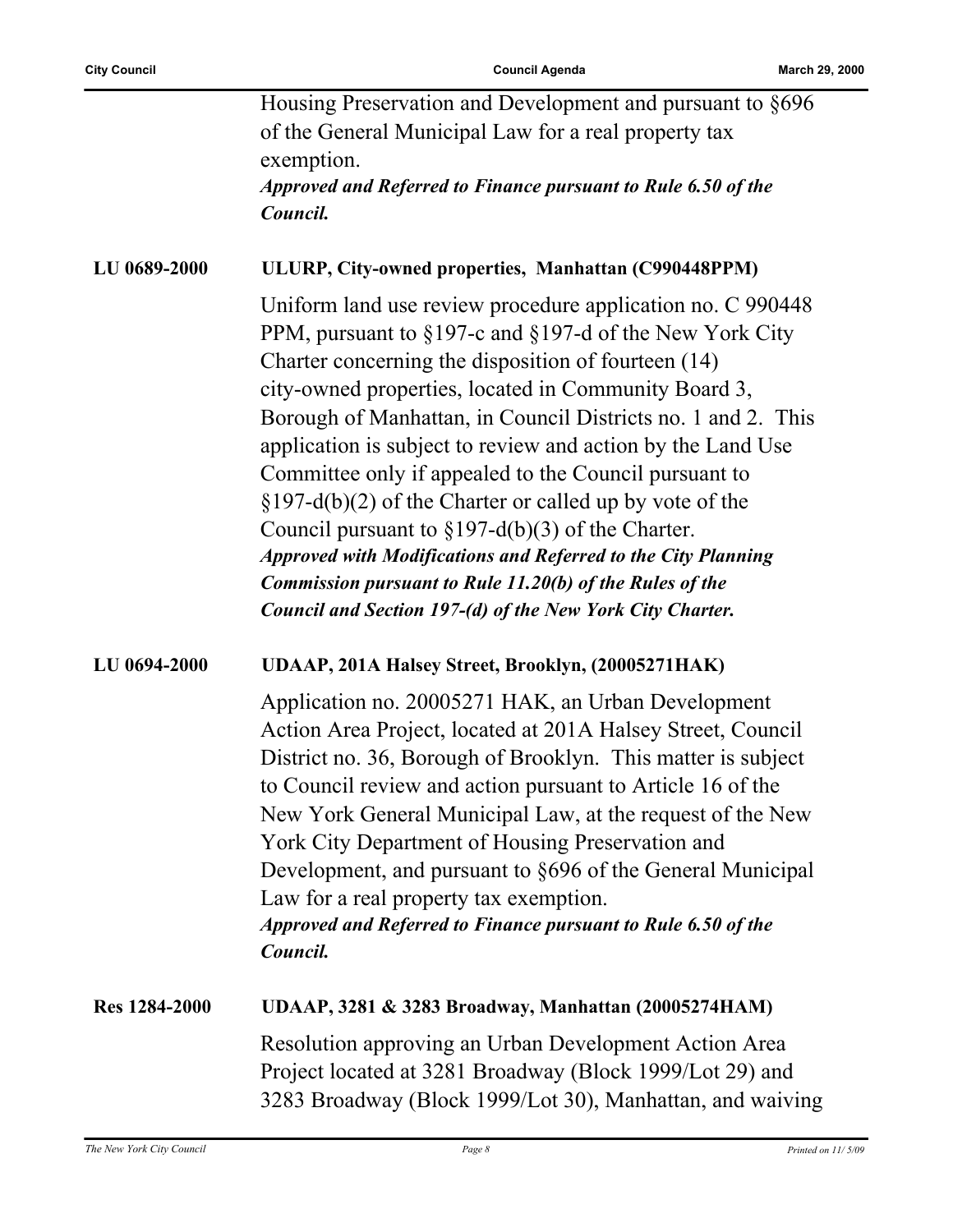|              | the urban development action area designation requirement<br>and the Uniform Land Use Review Procedure, pursuant to<br>Sections 693 and 694 of the General Municipal Law (L.U. No.<br>697; 20005274 HAM).<br><b>Coupled on GO</b>                                                                                                                                                                                                                                                                                                                                                      |
|--------------|----------------------------------------------------------------------------------------------------------------------------------------------------------------------------------------------------------------------------------------------------------------------------------------------------------------------------------------------------------------------------------------------------------------------------------------------------------------------------------------------------------------------------------------------------------------------------------------|
| LU 0698-2000 | UDAAP, 610 West 140th Street, Manhattan, (20005275HAM)                                                                                                                                                                                                                                                                                                                                                                                                                                                                                                                                 |
|              | Application no. 20005275 HAM, an Urban Development<br>Action Area Project, located at 610 West 140th Street,<br>Council District no. 7, Borough of Manhattan. This matter is<br>subject to Council review and action pursuant to Article 16 of<br>the New York General Municipal Law, at the request of the<br>New York City Department of Housing Preservation and<br>Development, and pursuant to §696 of the General Municipal<br>Law for a real property tax exemption.<br>Approved and Referred to Finance pursuant to Rule 6.50 of the<br>Council.                               |
| LU 0700-2000 | UDAAP, Bushwick West Phase 1, Brooklyn, (20005277HAK)                                                                                                                                                                                                                                                                                                                                                                                                                                                                                                                                  |
|              | Application no. 20005277 HAK, an Urban Development<br>Action Area Project known as Bushwick West Phase 1,<br>located in Community Board 4, Council District no. 34,<br>Borough of Brooklyn. This matter is subject to Council<br>review and action pursuant to Article 16 of the New York<br>General Municipal Law, at the request of the New York City<br>Department of Housing Preservation and Development, and<br>pursuant to §696 of the General Municipal Law for a real<br>property tax exemption.<br>Approved and Referred to Finance pursuant to Rule 6.50 of the<br>Council. |
|              | <b>Report of the Committee on Parks, Recreation, Cultural</b>                                                                                                                                                                                                                                                                                                                                                                                                                                                                                                                          |
|              | <b>Affairs, and International Intergroup Relations</b>                                                                                                                                                                                                                                                                                                                                                                                                                                                                                                                                 |

| Int $0731 - 2000$         | Name Change, Monsignor Frank Bulovas Ave, Queens.         |                      |
|---------------------------|-----------------------------------------------------------|----------------------|
|                           | A Local Law in relation to a street name, Monsignor Frank |                      |
| The New York City Council | Page 9                                                    | Printed on $11/5/09$ |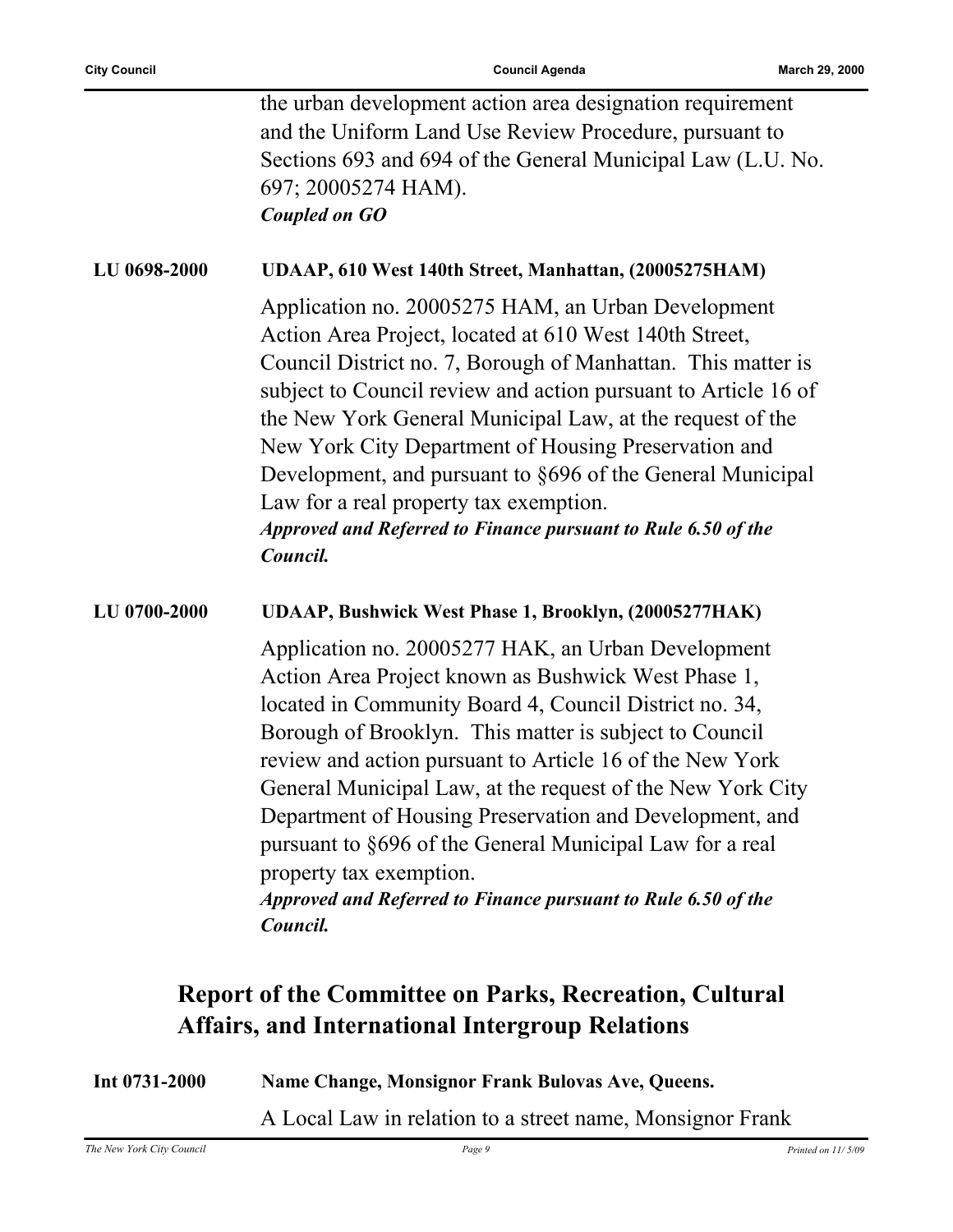|               | Bulovas Avenue, Borough of Queens.<br><b>Coupled on GO</b>                                                                                                                                                                                                                                                                                                                                                                                                                                                                                                                                                                                                                                                                                                                                                                                                                                                                    |
|---------------|-------------------------------------------------------------------------------------------------------------------------------------------------------------------------------------------------------------------------------------------------------------------------------------------------------------------------------------------------------------------------------------------------------------------------------------------------------------------------------------------------------------------------------------------------------------------------------------------------------------------------------------------------------------------------------------------------------------------------------------------------------------------------------------------------------------------------------------------------------------------------------------------------------------------------------|
| Int 0510-1999 | <b>Name Change, Anthony Baez Place, Bronx</b>                                                                                                                                                                                                                                                                                                                                                                                                                                                                                                                                                                                                                                                                                                                                                                                                                                                                                 |
|               | A Local Law in relation to a street name, Anthony Baez Place,<br>Borough of The Bronx.<br><b>Coupled on GO</b>                                                                                                                                                                                                                                                                                                                                                                                                                                                                                                                                                                                                                                                                                                                                                                                                                |
| Int 0613-1999 | <b>Name Change, Julio Rivera Corner, Queens</b>                                                                                                                                                                                                                                                                                                                                                                                                                                                                                                                                                                                                                                                                                                                                                                                                                                                                               |
|               | A Local Law in relation to a corner name, Julio Rivera Corner,<br>Borough of Queens.<br><b>Coupled on GO</b>                                                                                                                                                                                                                                                                                                                                                                                                                                                                                                                                                                                                                                                                                                                                                                                                                  |
| Int 0617-1999 | Name Change, Rev. Dr. William A, Tieck Way, Bronx                                                                                                                                                                                                                                                                                                                                                                                                                                                                                                                                                                                                                                                                                                                                                                                                                                                                             |
|               | A Local Law in relation to a street name, Rev. Dr. William A.<br>Tieck Way, Borough of The Bronx.<br><b>Coupled on GO</b>                                                                                                                                                                                                                                                                                                                                                                                                                                                                                                                                                                                                                                                                                                                                                                                                     |
| Res 0802-1999 | <b>Tibet, Congressional Action</b>                                                                                                                                                                                                                                                                                                                                                                                                                                                                                                                                                                                                                                                                                                                                                                                                                                                                                            |
|               | Resolution calling upon the Council of the City of new York<br>to support (1) the conclusion of the United States Congress<br>that Tibet, including those areas incorporated into the Chinese<br>Provinces of Sichuan, Young, Gansu and Qinghai, is an<br>occupied country under the established principles of<br>international law and whose true representatives are the Dalai<br>Lama and Tibetan Government-in-exile as recognized by the<br>Tibetan people; (2) the recommendations of the International<br>Commission of Jurists for china to enter into negotiations for<br>a solution to the question of Tibet based on the will of the<br>Tibetan people; and (3) the right of the Tibetan people to<br>control economic development in Tibet and calls upon<br>individuals and comanies doing business in Tibet to follow the<br>development guidelines of the Tibetan Government-in-exile.<br><b>Coupled on GO</b> |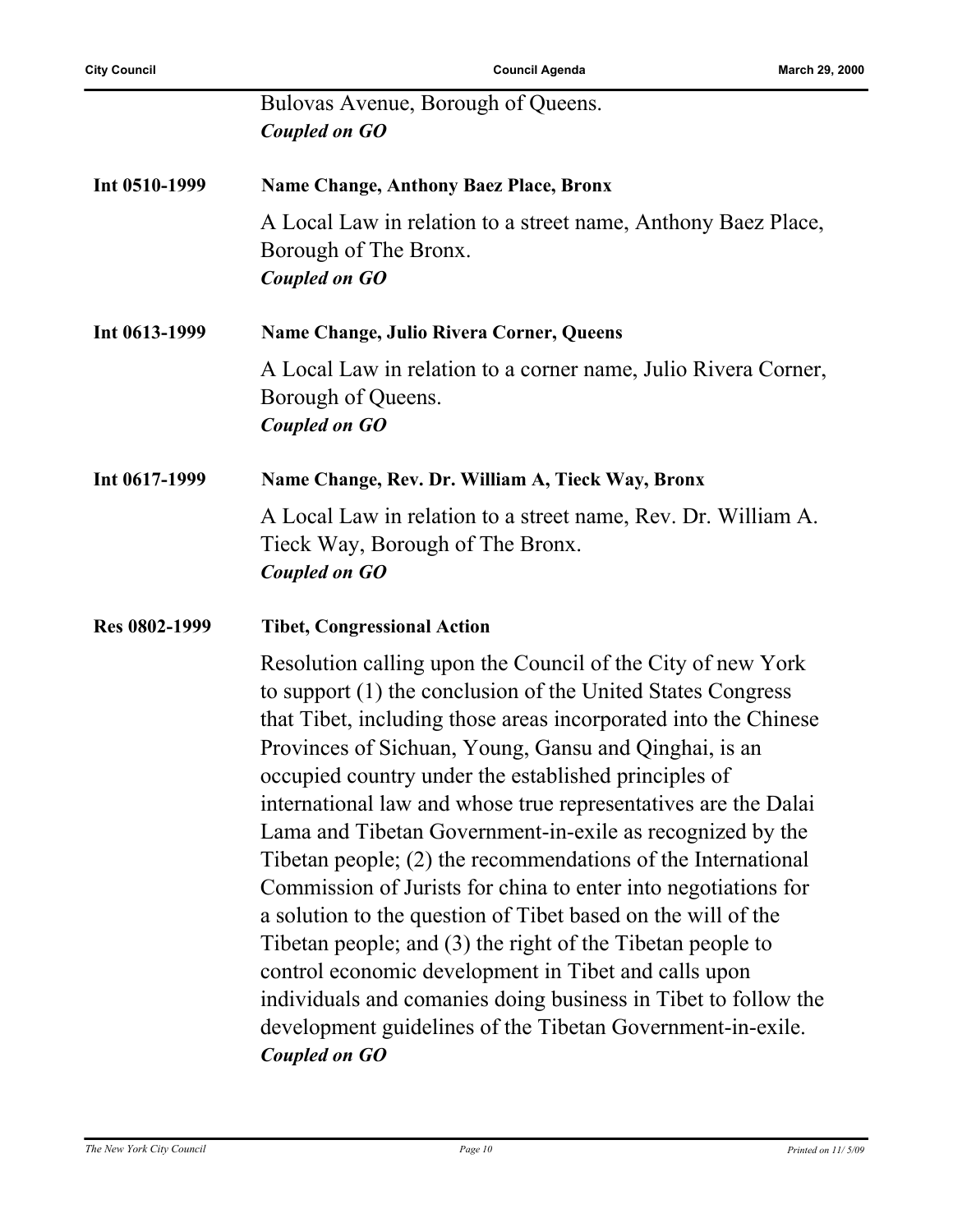### **Report of the Committee on Transportation**

#### **Res 1233-2000 Base Station License, Call-up**

Resolution pursuant to Section 19-511.1 of the Administrative Code of the City of New York to review eight determinations by the Taxi and Limousine Commission to approve applications for the renewal of a license to operate a base station.

*Coupled on GO*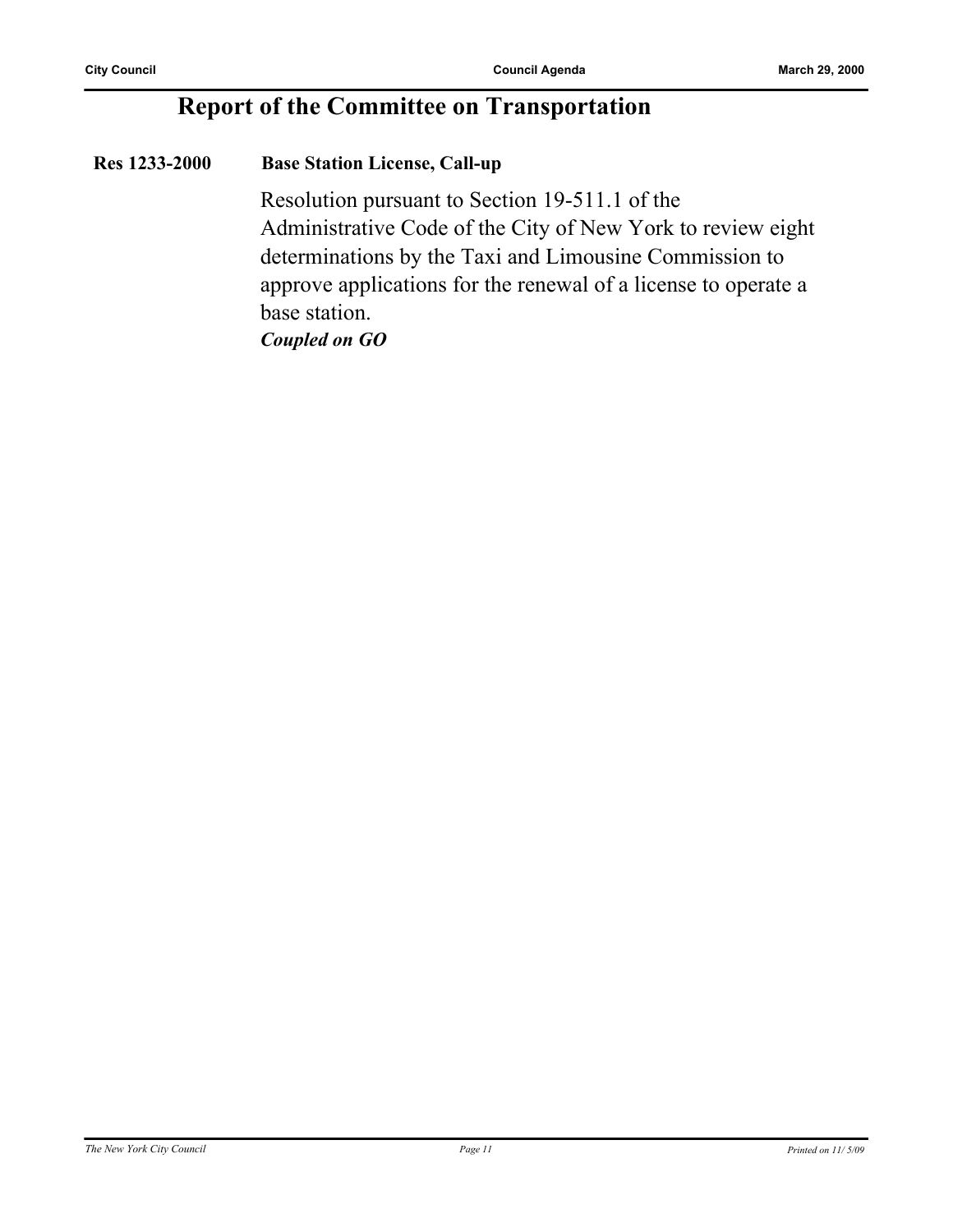### **12. General Order Calendar**

| Int $0291-1998-A$ | <b>Family Day Care Centers</b>                              |  |
|-------------------|-------------------------------------------------------------|--|
|                   | A Local Law to amend the administrative code of the city of |  |
|                   | New York and local law number forty-five for the year 1992, |  |
|                   | in relation to family child care services.                  |  |
|                   | Laid Over Again                                             |  |
| T1999-86          | <b>Commissioner of Deeds</b>                                |  |
|                   | <b>Commissioner of Deeds</b>                                |  |
|                   | Coupled on GO                                               |  |

### **Coupled on General Order**

### **Economic Development**

| Int $0459-1998-A$ | <b>Public Wholesale Markets, Regulation</b><br>GO              |
|-------------------|----------------------------------------------------------------|
| M 0794-2000       | Veto, Int. No. 459-A, Public Wholesale Markets<br><b>Filed</b> |

### **General Welfare**

**Int 0354-1998-A Transitional Jobs Program, Demonstration Project** *GO* **M 0793-2000 Veto, Int. No. 354-A, Transitional Jobs Program** *Filed*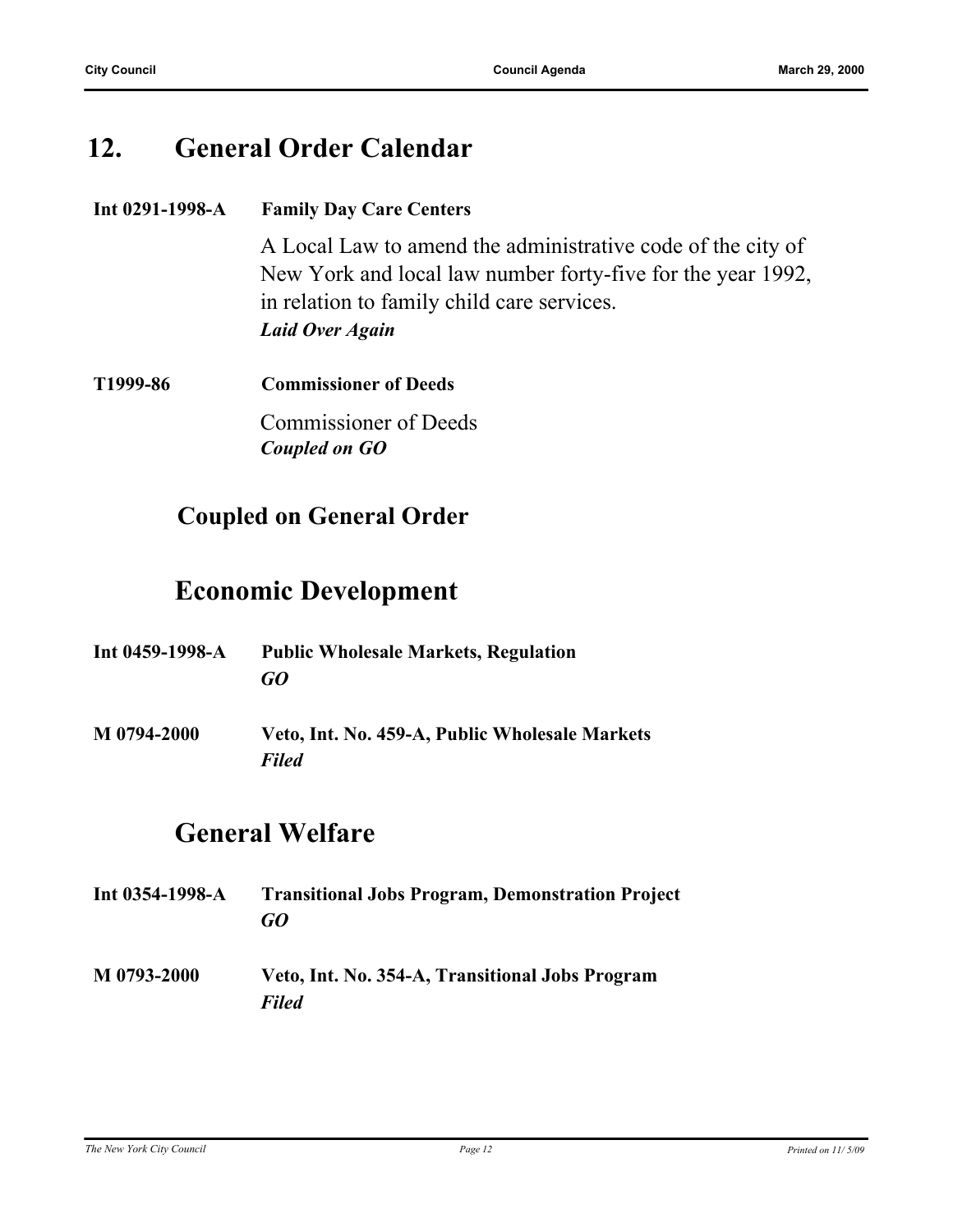### **Governmental Operations**

- **Int 0316-1998-A Work Experience Program, Grievance Procedure** *GO*
- **M 0792-2000 Veto, Int. No. 316-A Work Experience Program, Grievance Procedure** *Filed*

### **Land Use**

| <b>Res</b> 1280-2000 | ULURP, 619 East 11th St, Manhattan, (C000063HAM)<br>GO     |
|----------------------|------------------------------------------------------------|
| <b>Res</b> 1281-2000 | <b>UDAAP, Community Board 3, Bronx (20005181HAX)</b><br>GQ |
| <b>Res</b> 1282-2000 | ULURP, Zoning Map Changes, Queens (20000178ZMQ)<br>GQ      |
| Res 1283-2000        | ULURP, Zoning Map Changes, Queens (20000158ZMQ)<br>GQ      |
| <b>Res</b> 1284-2000 | UDAAP, 3281 & 3283 Broadway, Manhattan (20005274HAM)<br>GO |

### **Parks, Recreation, Cultural Affairs, and Intergroup Relations**

| Int $0731 - 2000$ | Name Change, Monsignor Frank Bulovas Ave, Queens.<br>GO |
|-------------------|---------------------------------------------------------|
| Int 0510-1999     | Name Change, Anthony Baez Place, Bronx<br>GO            |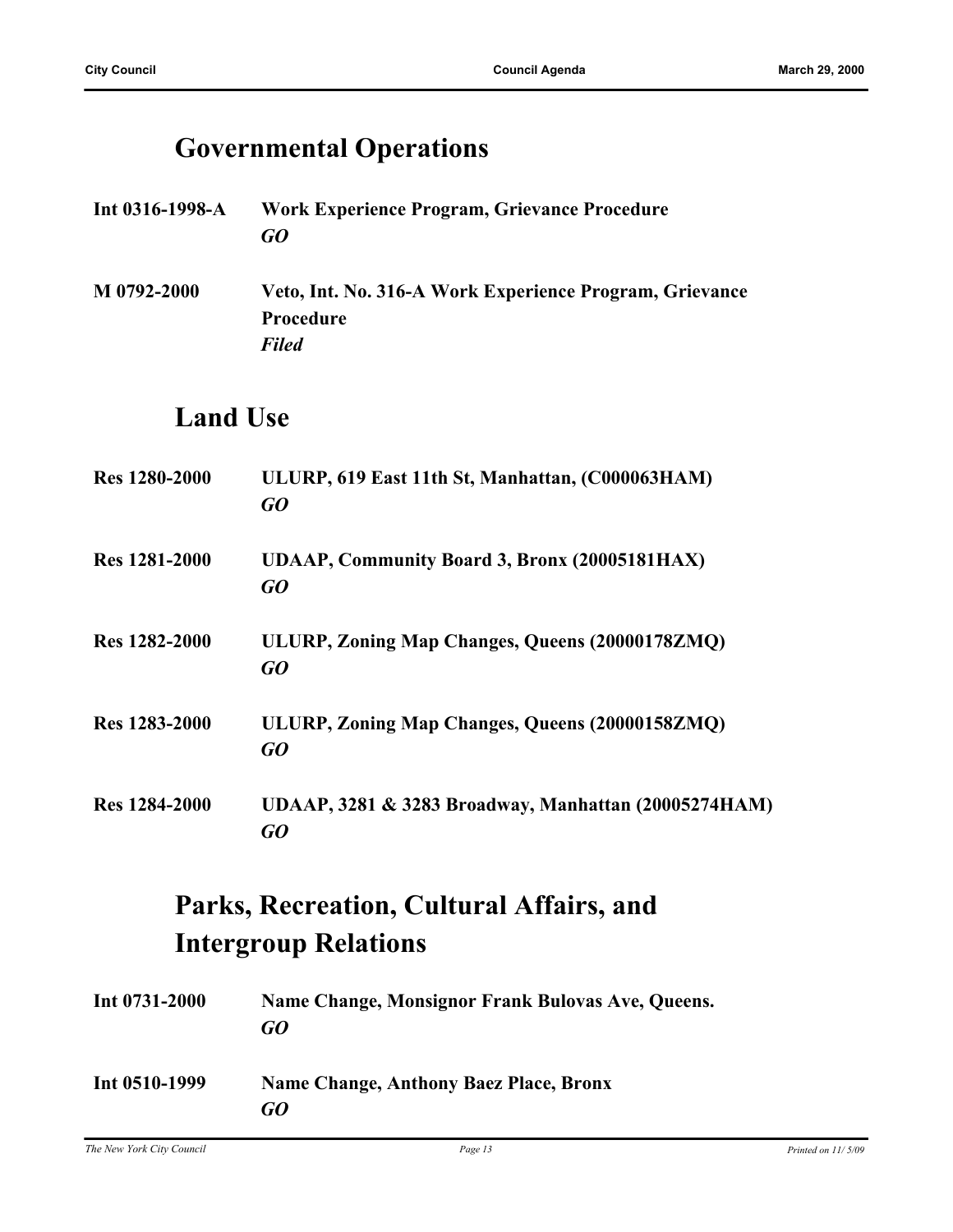| Int $0613 - 1999$ | <b>Name Change, Julio Rivera Corner, Queens</b><br>GO   |
|-------------------|---------------------------------------------------------|
| Int 0617-1999     | Name Change, Rev. Dr. William A, Tieck Way, Bronx<br>GO |
| Res 0802-1999     | <b>Tibet, Congressional Action</b><br>GO                |

### **Transportation**

| <b>Res</b> 1233-2000 | <b>Base Station License, Call-up</b> |
|----------------------|--------------------------------------|
|                      | GO                                   |

### **General Order Calendar**

| T1999-86 | <b>Commissioner of Deeds</b> |
|----------|------------------------------|
|          | GO                           |

#### **Introduction and Reading of Bills See Attached 13.**

- **14. General Discussion**
- **15. Extension of Remarks**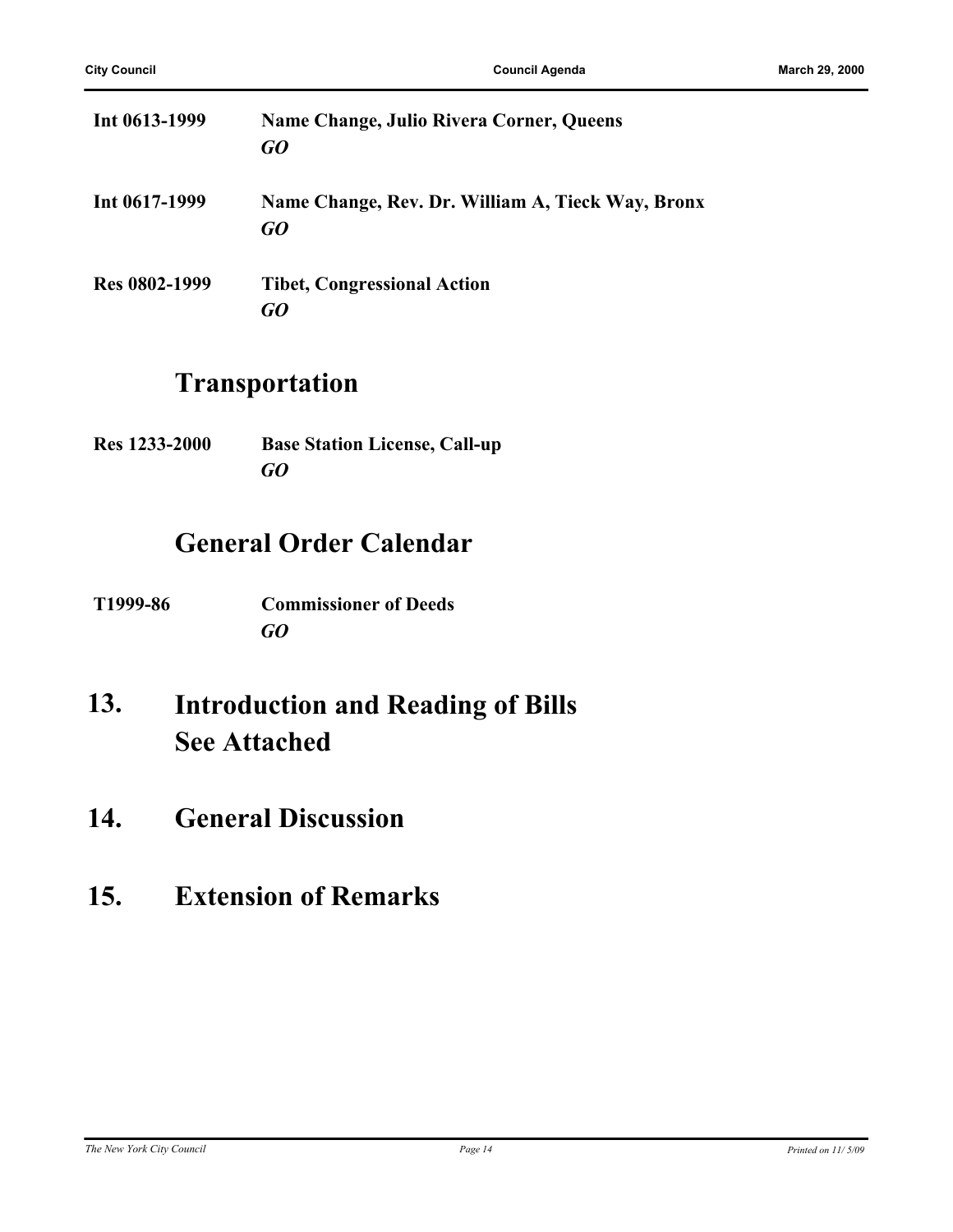### **INTRODUCTION AND READING OF BILLS**

#### **Res 1264-2000** *By The Speaker (Speaker Vallone) and Council Members Berman, Clarke, Malave-Dilan, Espada, Freed, Henry, Perkins, Reed, Golden, Stabile and Ognibene ; also Council Members DiBrienza, Foster, Koslowitz, Lasher, McCaffrey, Michels, O'Donovan, Pinkett, Povman, Provenzano, Robinson, Robles, Spigner, White, Wooten and Fiala*

Resolution praising Pope John Paul II for his lifelong pursuit of peace among all peoples and commending him on his recent landmark visit to Israel.

*IMMEDIATE CONSIDERATION or Parks, Recreation, Cultural Affairs and International Intergroup Relations*

**SLR 0219-2000** *By Council Member Boyland*

State Legislation Resolution requesting the New York State Legislature to pass bills introduced by Senator Markowitz, S.6995, and Assembly Member Jacobs, A.10063, "AN ACT authorizing the city of New York to reconvey its interest in certain real property acquired by in rem tax foreclosure in the borough of Brooklyn to former owner Yeshiva Rabbi Meyer Simcha HaCohn of East Flatbush synagogue, notwithstanding expiration of the two year period within which application may be made to the city to release its interest in property thus acquired; Block No. 4679, Lot No. 57 on tax map for the borough of Brooklyn". *State and Federal Legislation*

**Res 1265-2000** *By Council Members Espada, Boyland, Freed, Marshall, Perkins, Rodriguez and Warden ; also Council Members Foster, Lasher, Leffler, Linares, Michels, Provenzano and White*

> Resolution calling upon the New York City Police Department to continue to closely scrutinize the applications of those individuals who already have permission to carry a large number of weapons.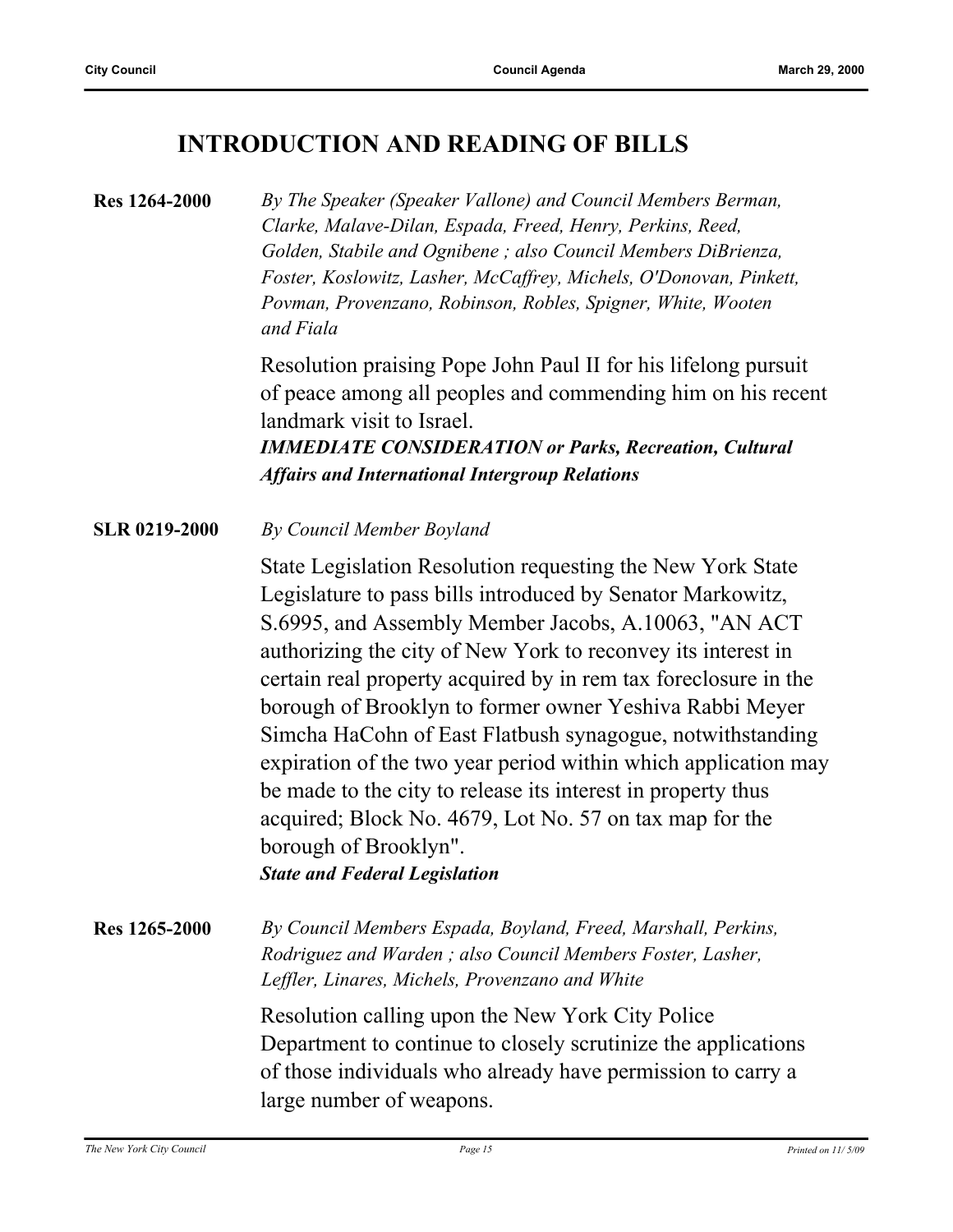| <b>Public Safety</b> |  |
|----------------------|--|
|----------------------|--|

| <b>Res 1266-2000</b> | By Council Members Espada, Freed, Lopez, Marshall, The Speaker |
|----------------------|----------------------------------------------------------------|
|                      | (Speaker Quinn), Reed, Warden, Fiala and Oddo; also Council    |
|                      | Members Foster, Harrison, Leffler, Linares, Michels, O'Donovan |
|                      | and Wooten                                                     |
|                      |                                                                |

Resolution stating that the Council of the City of New York commends the action by the United Health Group that gives doctors the final say as to the manner in which they may treat their patients.

*Health*

**Res 1267-2000** *By Council Members Espada, Lopez, Freed, Marshall, Perkins, The Speaker (Speaker Quinn), Reed and Warden ; also Council Members Leffler, Linares, Robles and White*

> Resolution calling upon the New York City Police Department to discipline police officers who do not provide information regarding complaints by civilians against police officers to the Civilian Complaint Review Board or the Internal Affairs Bureau of the New York City Police Department or do not provide civilians with information on how to contact the Internal Affairs Bureau of the New York City Police Department or the Civilian Complaint Review Board.

*Public Safety*

**Res 1268-2000** *By Council Members Espada, Lopez, Freed, Perkins and Reed ; also Council Members Linares, Robinson, Robles and Spigner*

> Resolution calling upon the New York City Police Department, the New York City Fire Department and Emergency Medical Services to provide a salary differential to those members who have knowledge of a language other than English and who use their language skills in their employment duties.

*Civil Service & Labor*

**Res 1269-2000** *By Council Members Espada, Lopez, Freed, Marshall, Perkins, The*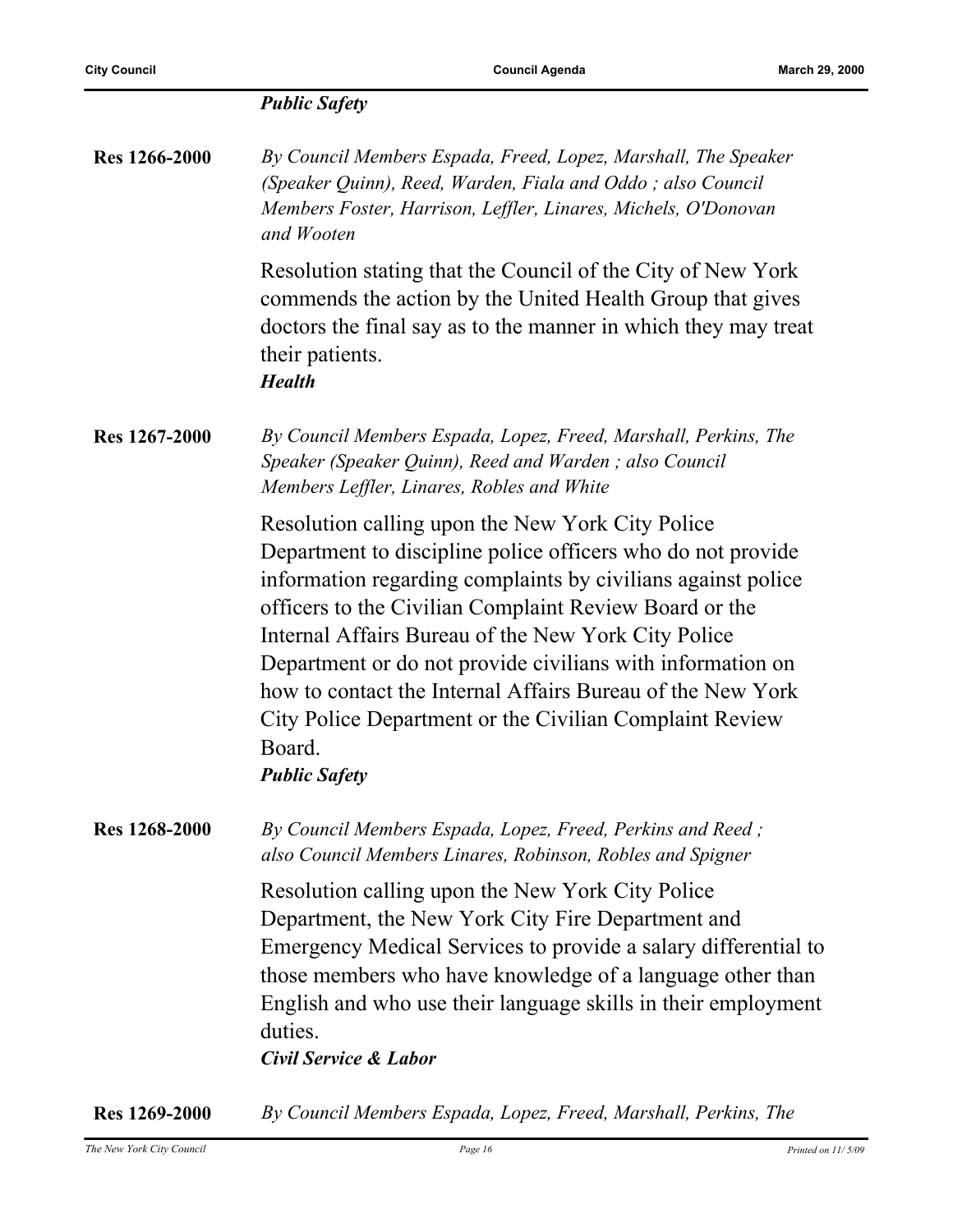**City Council Council Agenda March 29, 2000**

| Speaker (Speaker Quinn) and Reed; also Council Members Foster, |
|----------------------------------------------------------------|
| Linares, Michels, Robinson and White                           |

Resolution calling upon the appropriate committee of the New York City Council to hold hearings on a report issued by the Latino Action Center and the Equalizer Foundation, which found that on numerous occasions police officers at local precincts verbally abused Spanish speaking callers. *Public Safety*

**Res 1270-2000** *By Council Members Espada, Boyland, Freed, Henry, Lopez, The Speaker (Speaker Quinn), Reed and Oddo ; also Council Members Robinson, Robles and Rodriguez*

> Resolution calling upon the New York City Police Department to install video cameras in all patrol cars. *Public Safety*

**Res 1271-2000** *By Council Members Espada, Lopez, Freed, Henry, Perkins, The Speaker (Speaker Quinn), Reed, Warden and Watkins ; also Council Members Foster, Michels, Robinson, Robles and White*

> Resolution calling upon the Civilian Complaint Review Board to provide non-English speaking complainants with a complaint form in their native language in order to facilitate the complaint process. *Public Safety*

**Res 1272-2000** *By Council Members Freed, Boyland, Carrion, Clarke, Espada, Henry, Lopez, Marshall, Perkins, The Speaker (Speaker Quinn), Reed, Rodriguez, Warden and Stabile ; also Council Members Foster, Leffler, Michels, Povman, Robinson, Watkins and White*

> Resolution calling upon the appropriate committee of the Council of the City of New York to conduct an oversight hearing in relation to delays to award city contracts to organizations that provide aid to children suffering from asthma and other respiratory ailments. *Health*

**Res 1273-2000** *By Council Members Harrison, Boyland, Freed, Nelson, The*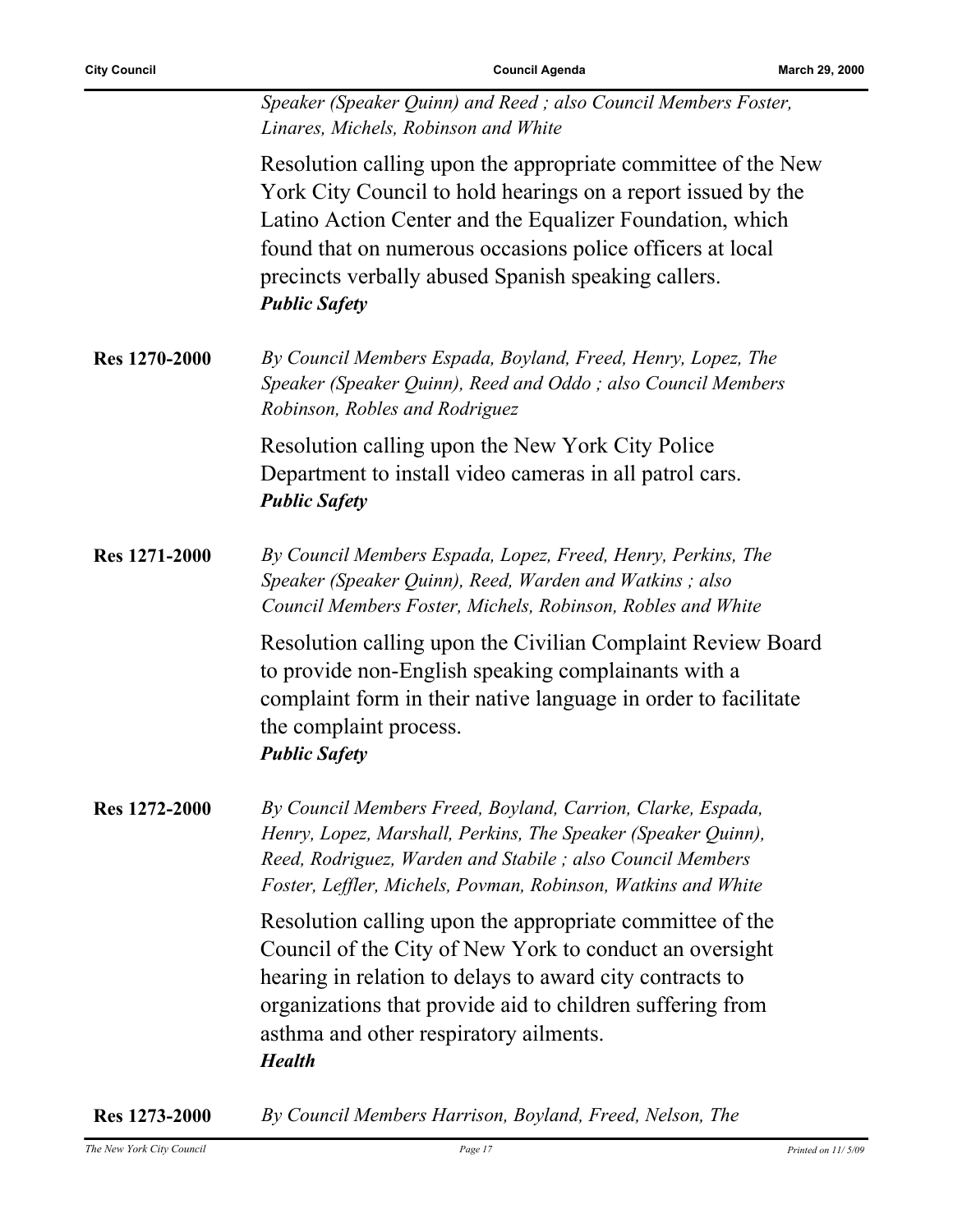*Speaker (Speaker Quinn), Reed, Warden and Fiala ; also Council Members Eisland, Fisher, Foster, McCaffrey, Michels and Clarke*

Resolution urging local and federal prosecuting authorities to consider the benefits of prosecuting gun cases as federal crimes and adopting such programs as have been found effective in Richmond, Virginia and other cities. *Public Safety*

**Res 1274-2000** *By Council Members Linares, Dear, Boyland, Clarke, Espada, Freed, Henry, Lopez, Marshall, Perkins, The Speaker (Speaker Quinn), Reed, Rodriguez, Warden and Stabile ; also Council Members Eisland, Fisher, Foster, Harrison, McCaffrey, Michels, Robinson, Robles, Spigner and White*

> Resolution calling upon the appropriate committee of the New York City Council to hold hearings on the recent rash of homicides and assaults against livery cab drivers in New York City.

#### *Transportation*

| <b>SLR 0220-2000</b> | By Council Member Michels                                  |
|----------------------|------------------------------------------------------------|
|                      | State Legislation Resolution requesting the New York State |
|                      | Legislature to pass bills introduced by Senator Paterson,  |
|                      | S.3473-A and Assembly Member Wright, A.4368-A, "AN         |
|                      | ACT to authorize the United Pentecostal Church to file an  |
|                      | application for a real property tax exemption".            |
|                      |                                                            |

#### *State and Federal Legislation*

**Res 1275-2000** *By The Speaker (Speaker Miller) and Council Members Eldridge, Espada, Freed, Koslowitz, Lopez, McCaffrey, Moskowitz, Perkins, The Speaker (Speaker Quinn), Reed, Rodriguez and Warden ; also Council Members Berman, DiBrienza, Eisland, Foster, Harrison, Lasher, Leffler, Linares, Marshall, Michels, O'Donovan, Pinkett, Robinson and White*

> Resolution calling upon the New York City Office of Labor Relations to ensure that any insurance company that provides health coverage for prescription drugs to New York City employees covers the cost of contraceptive drugs and devices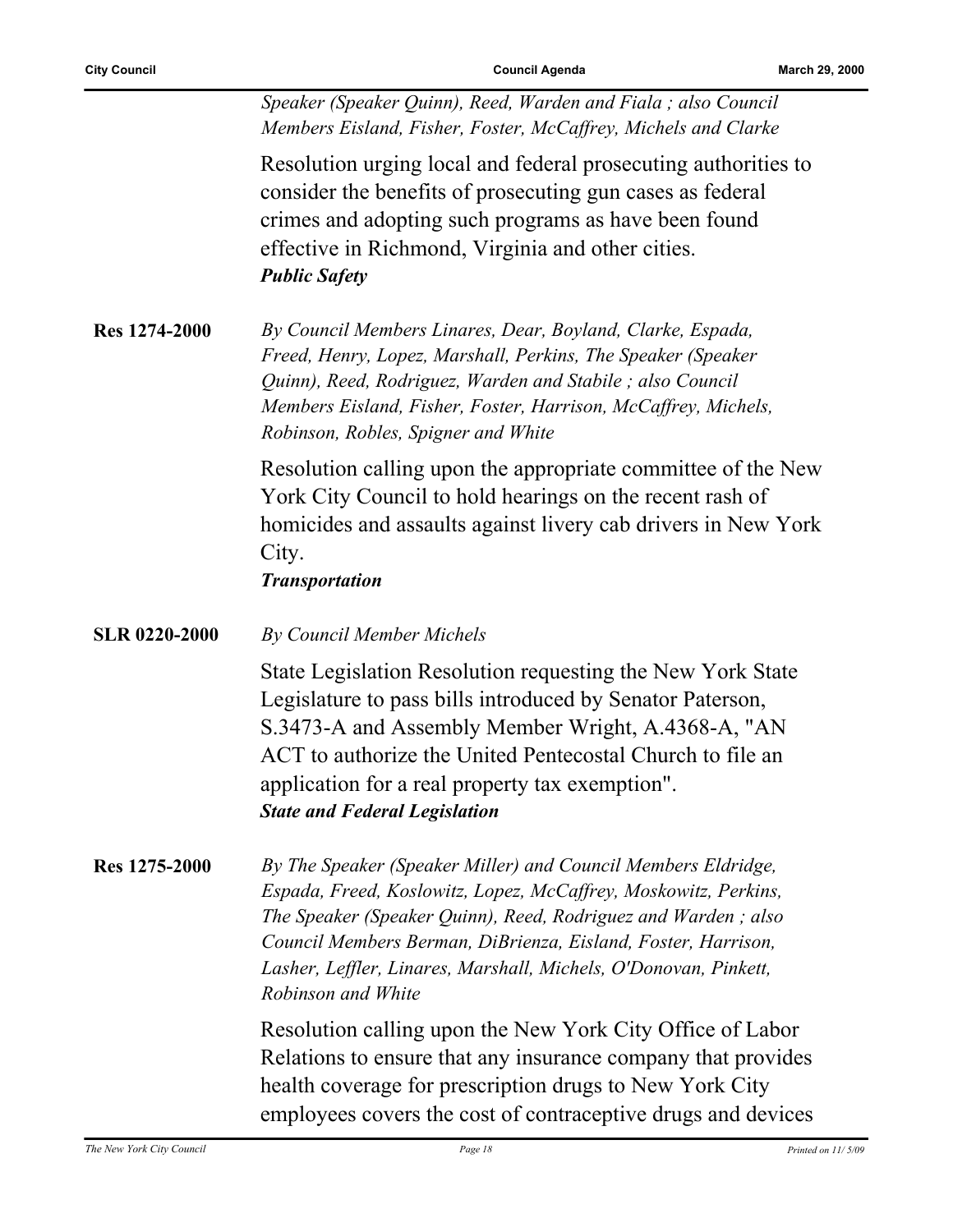#### under the prescription of a health care provider. *Civil Service & Labor*

**Res 1276-2000** *By The Speaker (Speaker Miller) and Council Members Eldridge, Boyland, Espada, Fisher, Freed, Koslowitz, Moskowitz, Nelson, The Speaker (Speaker Quinn), Reed, Rodriguez and Warden ; also Council Members DiBrienza, Eisland, Lasher, Linares, Marshall, Michels, Pinkett and Robinson*

> Resolution calling upon the New York City Office of Labor Relations to ensure that any insurance company that provides health coverage for New York City employees covers the cost of infertility treatments. *Civil Service & Labor*

**Res 1277-2000** *By Council Members Nelson, Boyland, Malave-Dilan, Fisher, Freed, Henry, Lasher, Marshall, The Speaker (Speaker Miller), Reed, Warden, Watkins, Robles, Golden, Oddo and Stabile ; also Council Members DiBrienza, Eisland, Foster, Harrison, Michels, O'Donovan, Pinkett, Provenzano, Robinson, Rodriguez and Spigner*

> Resolution calling upon the National Highway Traffic Safety Administration to approve rules requiring all new vehicles in the United States be equipped with a trunk release mechanism that would allow trunks to be opened from the inside. *Transportation*

#### **SLR 0221-2000** *By Council Member Oddo*

State Legislation Resolution requesting the New York State Legislature to pass bills introduced by Senator Gentile, S.6844, and Assembly Member Vitaliano, A.9848, "AN ACT authorizing the city of New York to reconvey its interest in certain real property acquired by in rem tax foreclosure in the borough of Staten Island to former owner Shimon Wolkowicki, without public auction and notwithstanding expiration of the two year period within which application may be made to the city to release its interest in property thus acquired; Block No. 3478, Lot No. 11 on tax map for the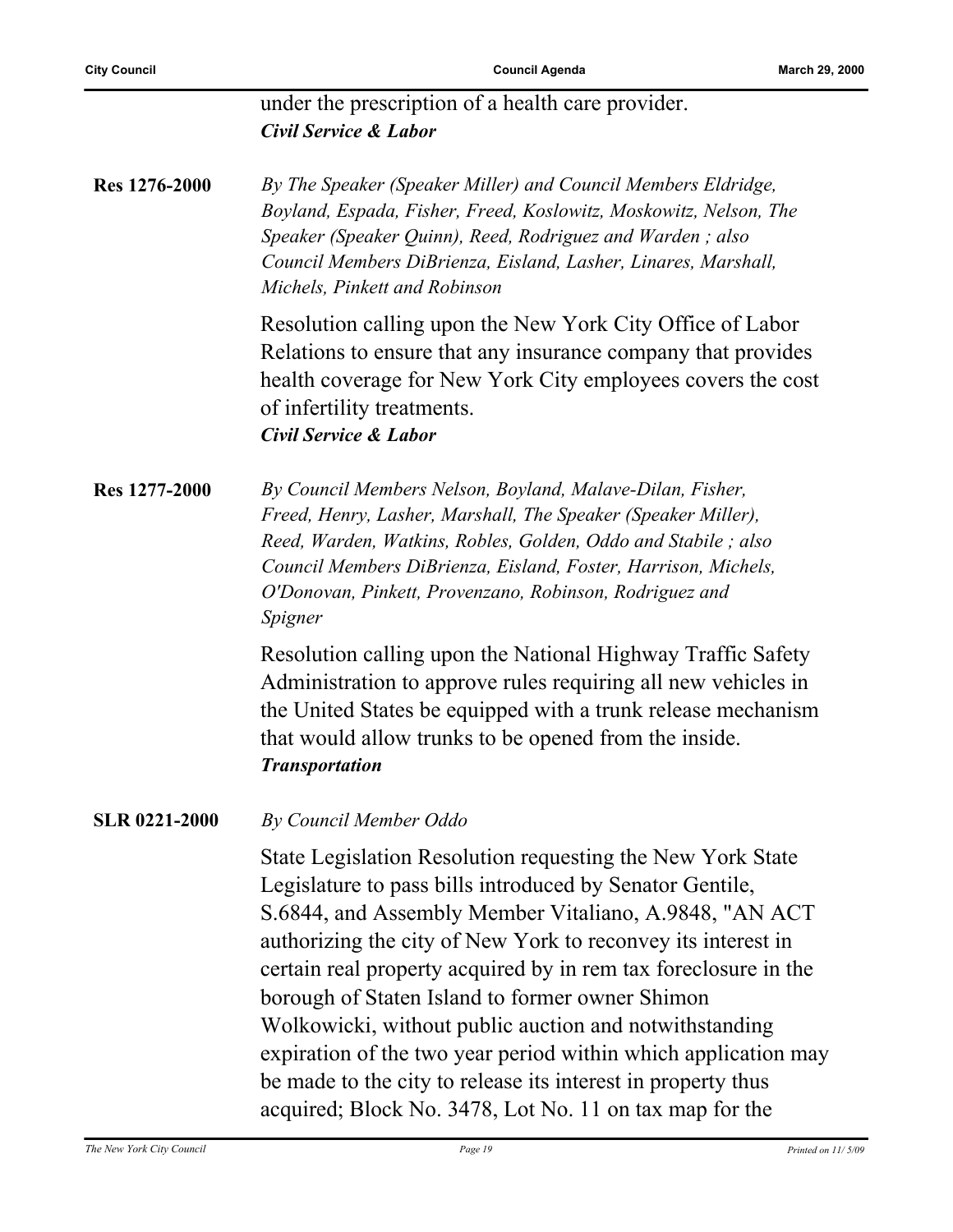#### borough of Staten Island". *State and Federal Legislation*

| <b>Res</b> 1278-2000 | By Council Members Reed, Carrion, Malave-Dilan, Freed, Lopez,   |
|----------------------|-----------------------------------------------------------------|
|                      | Marshall, Perkins, The Speaker (Speaker Quinn) and Warden;      |
|                      | also Council Members DiBrienza, Foster, McCaffrey, Michels, The |
|                      | Speaker (Speaker Miller), Pinkett, Robinson and Spigner         |

Resolution calling upon the United States Congress to pass H.R. 2765, the AIDS Marshal Plan Fund for Africa Act. *Parks, Recreation, Cultural Affairs and International Intergroup Relations*

**SLR 0222-2000** *By Rivera, Council Members Eisland and Reed*

State Legislation Resolution requesting the New York State Legislature to pass bills introduced by Senators Mendez and Rosado, S.6828, and Assembly Member Arroyo, A.9799, "AN ACT authorizing the city of New York to reconvey its interest in certain real property acquired by in rem tax foreclosure in the borough of Bronx to the former owner St. Peter's Lutheran Church Inc., notwithstanding expiration of the two year period within which application may be made to the city to release its interest in property thus acquired; Block No. 2285, Lot No. 75 on tax map for the borough of Bronx". *State and Federal Legislation*

**SLR 0223-2000** *By Rivera and Council Member Warden*

State Legislation Resolution requesting the New York State Legislature to pass bills introduced by Senator Seabrook, S.6857, and Assembly Member Davis, A.9856, "AN ACT authorizing the city of New York to release its interest in certain real property acquired by in rem tax foreclosure in the borough of the Bronx to former owner Gary Frederic, Ltd., the successor in interest to 420 East 178th Realty Corp., notwithstanding expiration of the two year period within which application may be made to the city to release its interest in property thus acquired; Block No. 3027, Lot No. 28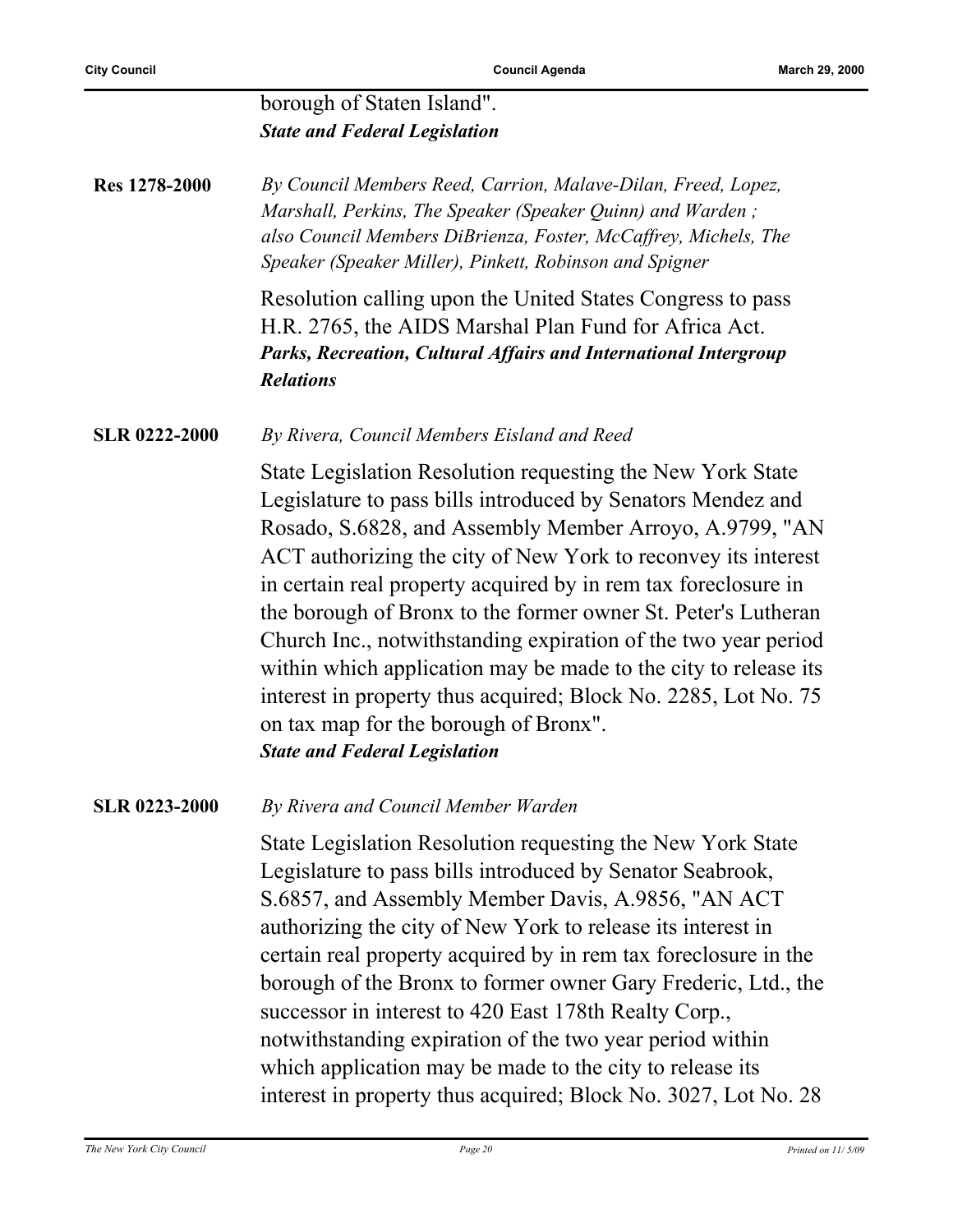|                      | on tax map for the borough of the Bronx".<br><b>State and Federal Legislation</b>                                                                                                                                                                                                                                                                                                                                                                                                                                          |
|----------------------|----------------------------------------------------------------------------------------------------------------------------------------------------------------------------------------------------------------------------------------------------------------------------------------------------------------------------------------------------------------------------------------------------------------------------------------------------------------------------------------------------------------------------|
| <b>SLR 0224-2000</b> | By Rivera, Council Members O'Donovan, Carrion and McCaffrey;<br>also Council Members Lasher and Pinkett                                                                                                                                                                                                                                                                                                                                                                                                                    |
|                      | State Legislation Resolution requesting the New York State<br>Legislature to pass bills introduced by Senator Leibell, S.6543,<br>and Assembly Member Vitaliano, et al, A.9531, "AN ACT to<br>amend the retirement and social security law, in relation to<br>benefit calculations for members of the New York city<br>employees' retirement system and the New York city board of<br>education retirement system who are subject to the provisions<br>of article 11 of such law".<br><b>State and Federal Legislation</b> |
| <b>SLR 0225-2000</b> | By Rivera, Council Members Carrion, Eisland, McCaffrey, Fiala,<br>Golden and O'Donovan; also Council Members Lasher and<br>Pinkett                                                                                                                                                                                                                                                                                                                                                                                         |
|                      | State Legislation Resolution requesting the New York State<br>Legislature to pass bills introduced by Senator Marchi,<br>S.5630-A, and Committee on Rules, A.7941-A, "AN ACT to<br>amend the administrative code of the city of New York, in<br>relation to establishing a supplements fund for members of the<br>New York city police pension fund".<br><b>State and Federal Legislation</b>                                                                                                                              |
| <b>SLR 0226-2000</b> | By Rivera, Council Members O'Donovan, Carrion, Eisland,<br>McCaffrey, Fiala and Golden; also Council Members Lasher,<br>Pinkett and Provenzano                                                                                                                                                                                                                                                                                                                                                                             |
|                      | State Legislation Resolution requesting the New York State<br>Legislature to pass bills introduced by Senator Velella,<br>S.6984, and Assembly Member Vitaliano, A.9880, "AN ACT<br>to amend the retirement and social security law, in relation to<br>ordinary death benefits for police officers and firefighters".<br><b>State and Federal Legislation</b>                                                                                                                                                              |

**SLR 0227-2000** *By Council Member Robinson ; also Council Member Pinkett*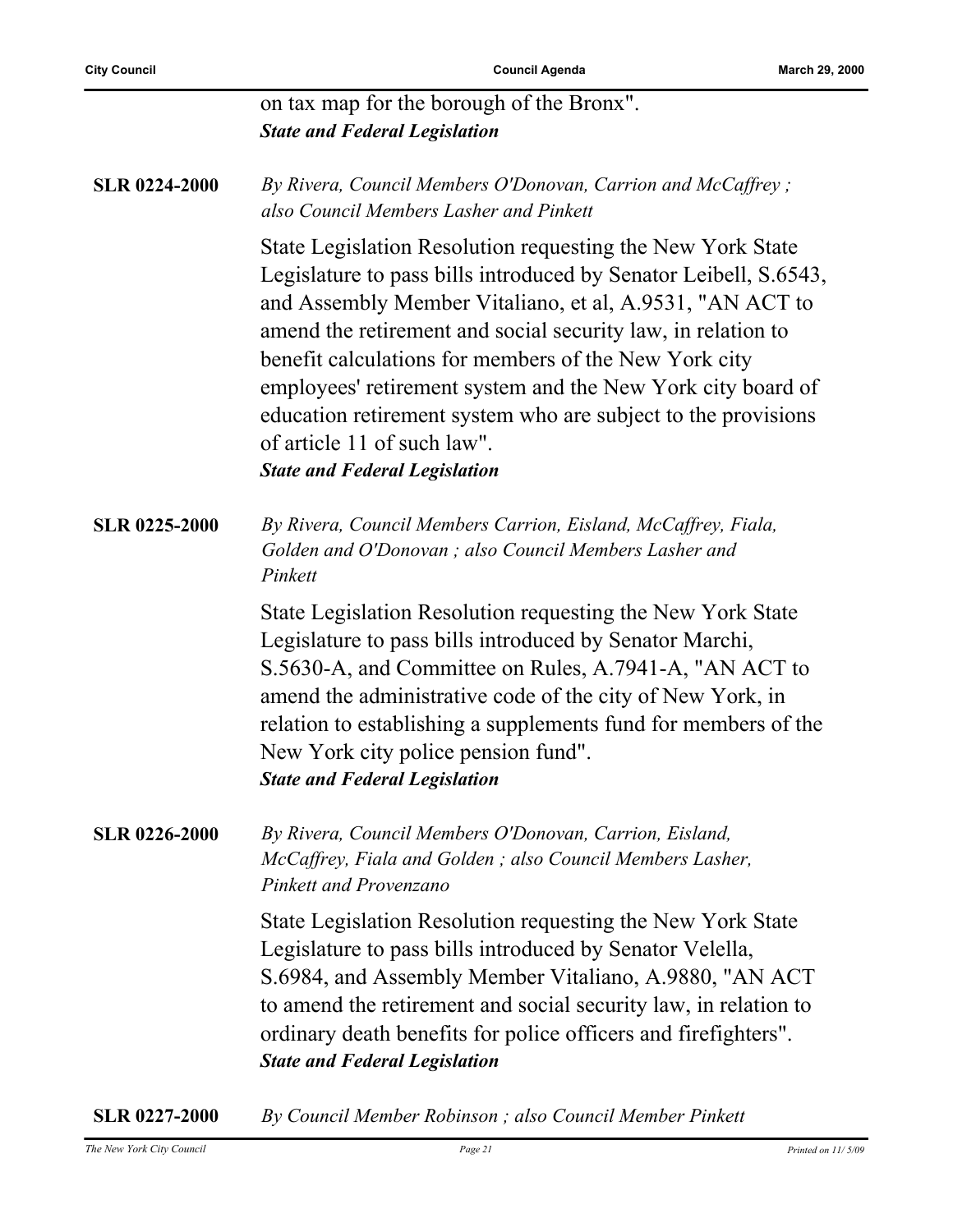State Legislation Resolution requesting the New York State Legislature to pass bills introduced by Senator Montgomery, S.6468, and Assembly Member Norman, A.9465, "AN ACT authorizing the city of New York to reconvey its interest in certain real property acquired by in rem tax foreclosure in the borough of Brooklyn to former owners, Richard Mayers, Barbara E. Mayers and Beverly Mayers, without public auction and notwithstanding expiration of the two year period within which application may be made to the city to release its interest in property thus acquired; Block No. 1249, Lot No. 23 on tax map for the borough of Brooklyn". *State and Federal Legislation*

**Res 1279-2000** *By Council Members Warden, Boyland, Carrion, Malave-Dilan, Espada, Freed, Marshall, Perkins, The Speaker (Speaker Quinn) and Reed ; also Council Members Eisland, Fisher, Michels and Pinkett*

> Resolution calling upon the appropriate committee of the Council of the City of New York to conduct an oversight hearing regarding the training of New York City police officers.

*Public Safety*

**LU 0714-2000** *By Council Member Eisland*

Uniform land use review procedure application no. C 990094 PPM pursuant to §197-c and §197-d of the New York City Charter concerning the disposition of seven (7) city-owned properties, located in Community Board 11, Borough of Manhattan, in Council District no. 8. This application is subject to review and action by the Land Use Committee only if appealed to the Council pursuant to  $\S 197-d(b)(2)$  of the Charter or called up by vote of the Council pursuant to  $$197-d(b)(3)$  of the Charter. *Planning, Dispositions and Concessions*

**LU 0715-2000** *By Council Member Eisland*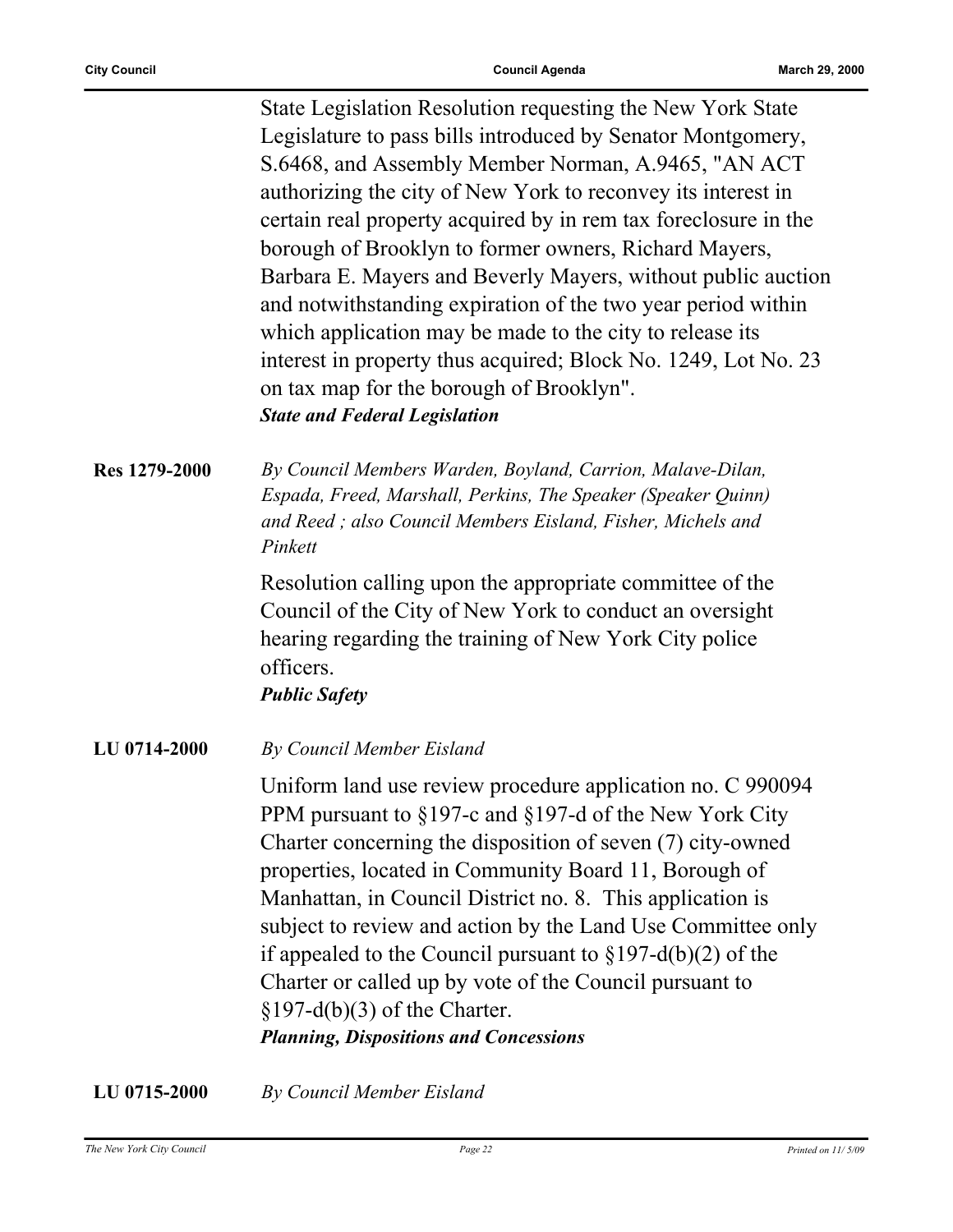Uniform land use review procedure application no. C 000157 PPQ pursuant to §197-c and §197-d of the New York City Charter concerning the disposition of two (2) city-owned properties, located in Community Board 7, Borough of Queens, in Council District no. 19. This application is subject to review and action by the Land Use Committee only if appealed to the Council pursuant to  $\S 197-d(b)(2)$  of the Charter or called up by vote of the Council pursuant to  $$197-d(b)(3)$  of the Charter. *Planning, Dispositions and Concessions*

#### **LU 0716-2000** *By Council Member Eisland*

Application no. 20005328 HAK, an Urban Development Action Area Project know as Saratoga Square IX, located in Community Board 3, Council District no. 41, Borough of Brooklyn. This matter is subject to Council review and action pursuant to Article 16 of the New York General Municipal Law, at the request of the New York City Department of Housing Preservation and Development and pursuant to §696 of the General Municipal Law for a real property tax exemption.

*Planning, Dispositions and Concessions*

**LU 0717-2000** *By Council Member Eisland*

Application no. 20005329 HAK, an Urban Development Action Area Project known as Bergen Street, located in Community Board 8, Council District no. 41, Borough of Brooklyn. This matter is subject to Council review and action pursuant to Article 16 of the New York General Municipal Law, at the request of the New York City Department of Housing Preservation and Development and pursuant to §696 of the General Municipal Law for a real property tax exemption.

*Planning, Dispositions and Concessions*

**LU 0718-2000** *By Council Member Eisland*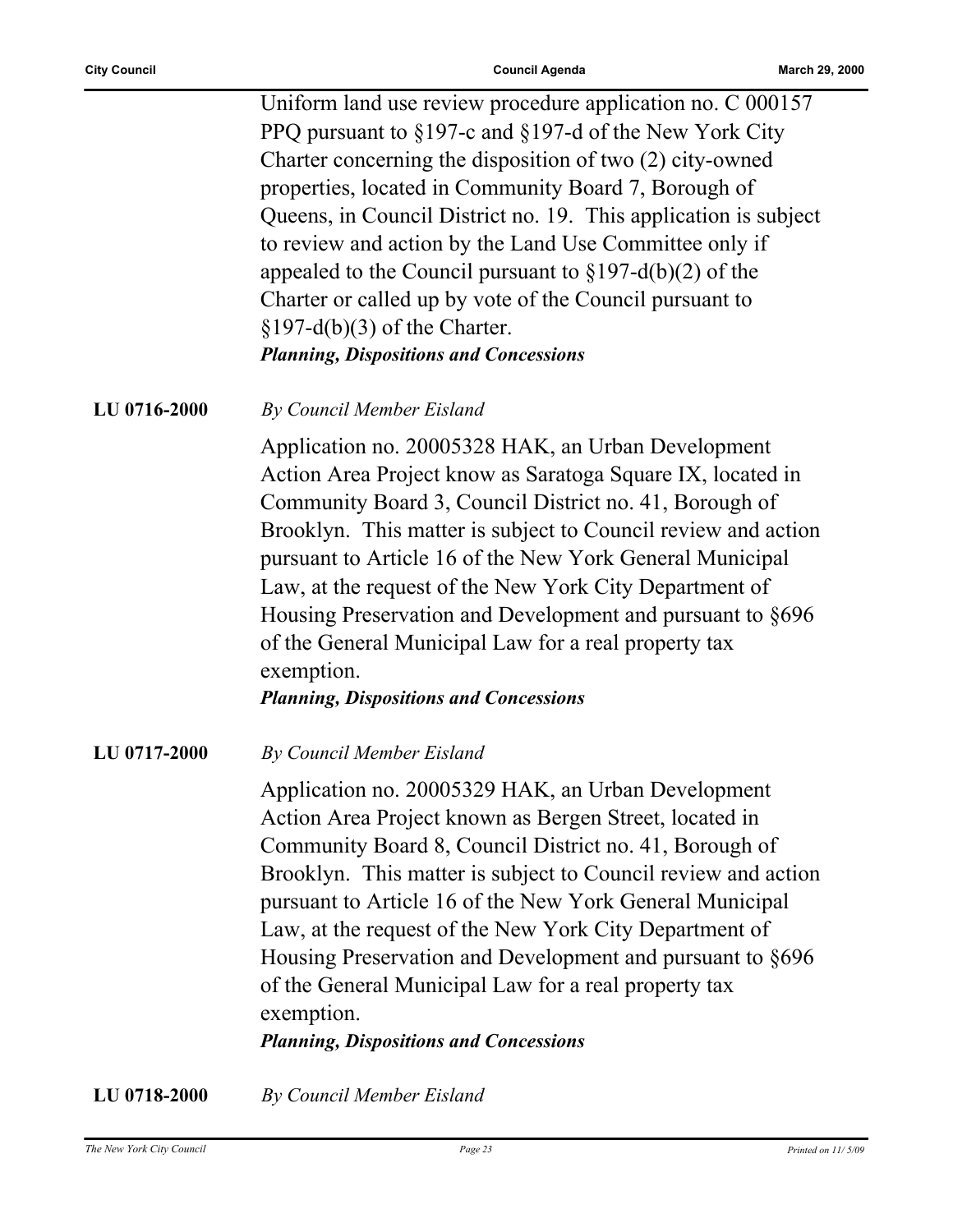Application no. 20005330 HAX, an Urban Development Action Area Project Boston Road South, located in Community Boards 2 and 3, Council Districts no. 16, 17 and 18, Borough of the Bronx. This matter is subject to Council review and action pursuant to Article 16 of the New York General Municipal Law, at the request of the New York City Department of Housing Preservation and Development and pursuant to §696 of the General Municipal Law for a real property tax exemption. *Planning, Dispositions and Concessions*

**LU 0719-2000** *By Council Member Eisland*

Application no. 20005331 HAK, an Urban Development Action Area Project, located at 563 Wilson Avenue, Council District no. 34, Borough of Brooklyn. This matter is subject to Council review and action pursuant to Article 16 of the New York General Municipal Law, at the request of the New York City Department of Housing Preservation and Development and pursuant to §696 of the General Municipal Law for a real property tax exemption. *Planning, Dispositions and Concessions*

**LU 0720-2000** *By Council Member Eisland*

Application no. 20005332 HAK, an Urban Development Action Area Project, located at 683 Alabama Avenue, Council District no. 42, Borough of Brooklyn. This matter is subject to Council review and action pursuant to Article 16 of the New York General Municipal Law, at the request of the New York City Department of Housing Preservation and Development and pursuant to §696 of the General Municipal Law for a real property tax exemption. *Planning, Dispositions and Concessions*

**LU 0721-2000** *By Council Member Eisland*

Application no. 20005333 HAM, an Urban Development Action Area Project, located at 15 East 126th Street, Council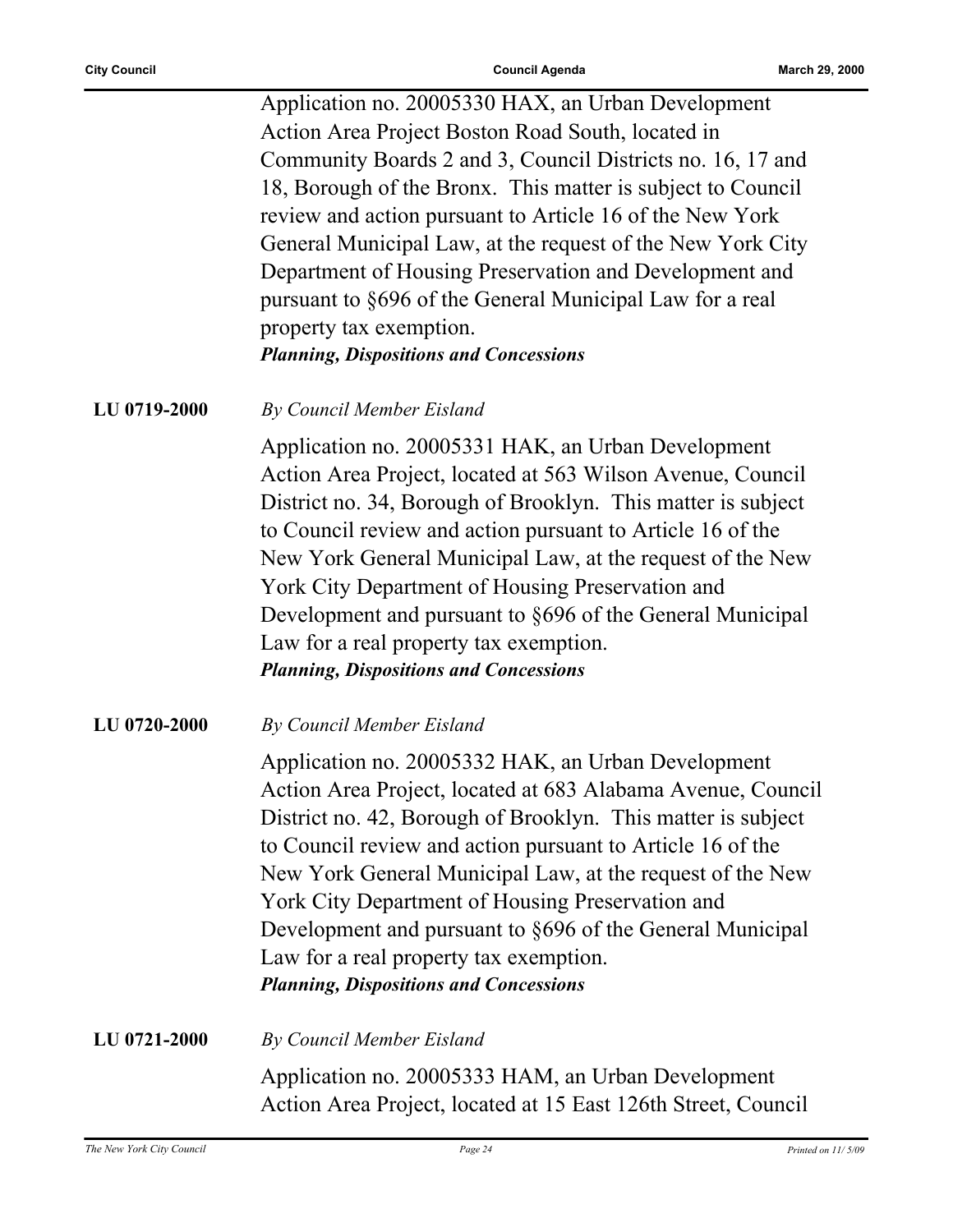District no. 9, Borough of Manhattan. This matter is subject to Council review and action pursuant to Article 16 of the New York General Municipal Law, at the request of the New York City Department of Housing Preservation and Development and pursuant to Section 577 of the Private Housing Finance Law for a partial tax exemption. *Planning, Dispositions and Concessions*

**LU 0722-2000** *By Council Member Eisland*

Application no. 20005334 HAM, an Urban Development Action Area Project, located 2728 Broadway, Council District no. 8, Borough of Manhattan. This matter is subject to Council review and action pursuant to Article 16 of the New York General Municipal Law, at the request of the New York City Department of Housing Preservation and Development and pursuant to Section 577 of the Private Housing Finance Law for a partial tax exemption. *Planning, Dispositions and Concessions*

**LU 0723-2000** *By Council Member Eisland*

Application no. 20005335 HAM, an Urban Development Action Area Project, located at 412-14 East 10th Street, Council District no. 3, Borough of Manhattan. This matter is subject to Council review and action pursuant to Article 16 of the New York General Municipal Law, at the request of the New York City Department of Housing Preservation and Development and pursuant to Section 577 of the Private Housing Finance Law for a partial tax exemption. *Planning, Dispositions and Concessions*

**LU 0724-2000** *By Council Member Eisland*

Application no. 20005336 HAX, an Urban Development Action Area Project, located at 1111 Southern Boulevard, Council District no. 18, Borough of the Bronx. This matter is subject to Council review and action pursuant to Article 16 of the New York General Municipal Law, at the request of the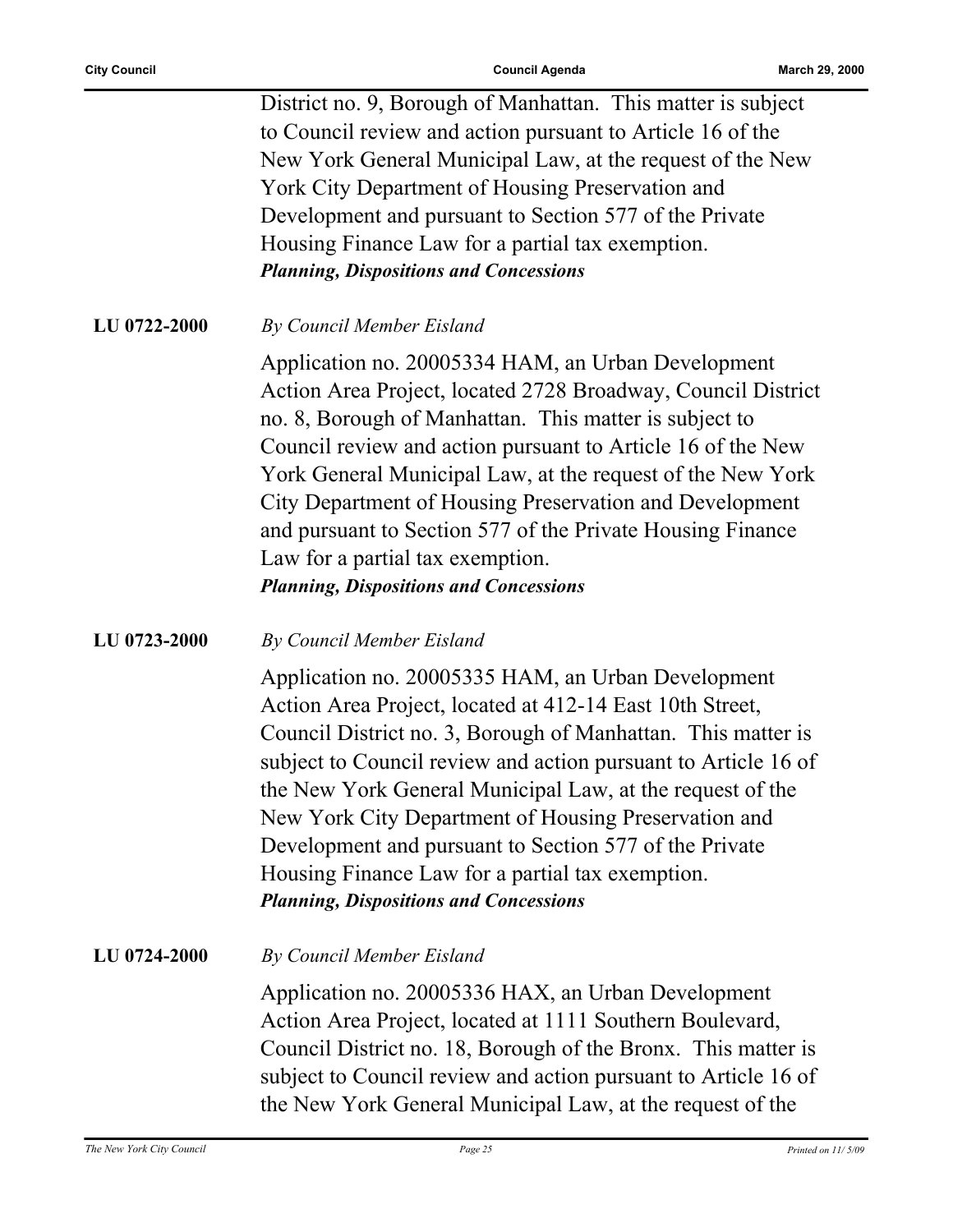| New York City Department of Housing Preservation and   |  |
|--------------------------------------------------------|--|
| Development and pursuant to Section 577 of the Private |  |
| Housing Finance Law for a partial tax exemption.       |  |
| <b>Planning, Dispositions and Concessions</b>          |  |

**LU 0725-2000** *By Council Member Eisland*

Application no. 20005337 HAX, an Urban Development Action Area Project, located at 1300 Hoe Avenue and 1386 and 1439 Prospect Avenue, Council Districts no. 16 and 18, Borough of the Bronx. This matter is subject to Council review and action pursuant to Article 16 of the New York General Municipal Law, at the request of the New York City Department of Housing Preservation. *Planning, Dispositions and Concessions*

**LU 0726-2000** *By Council Member Eisland*

Application no. 20005338 HAX, an Urban Development Action Area Project, located in Community Boards 6 and 7, Council Districts no. 11 and 15, Borough of the Bronx. This matter is subject to Council review and action pursuant to Article 16 of the New York General Municipal Law, at the request of the New York City Department of Housing Preservation and Development and pursuant to §696 of the General Municipal Law for a real property tax exemption. *Planning, Dispositions and Concessions*

#### **LU 0727-2000** *By Council Member Eisland*

Application no. 20005339 HAX, an Urban Development Action Area Project, located in Community Board 3, Council District no. 16, Borough of the Bronx. This matter is subject to Council review and action pursuant to Article 16 of the New York General Municipal Law, at the request of the New York City Department of Housing Preservation and Development and pursuant to §696 of the General Municipal Law for a real property tax exemption. *Planning, Dispositions and Concessions*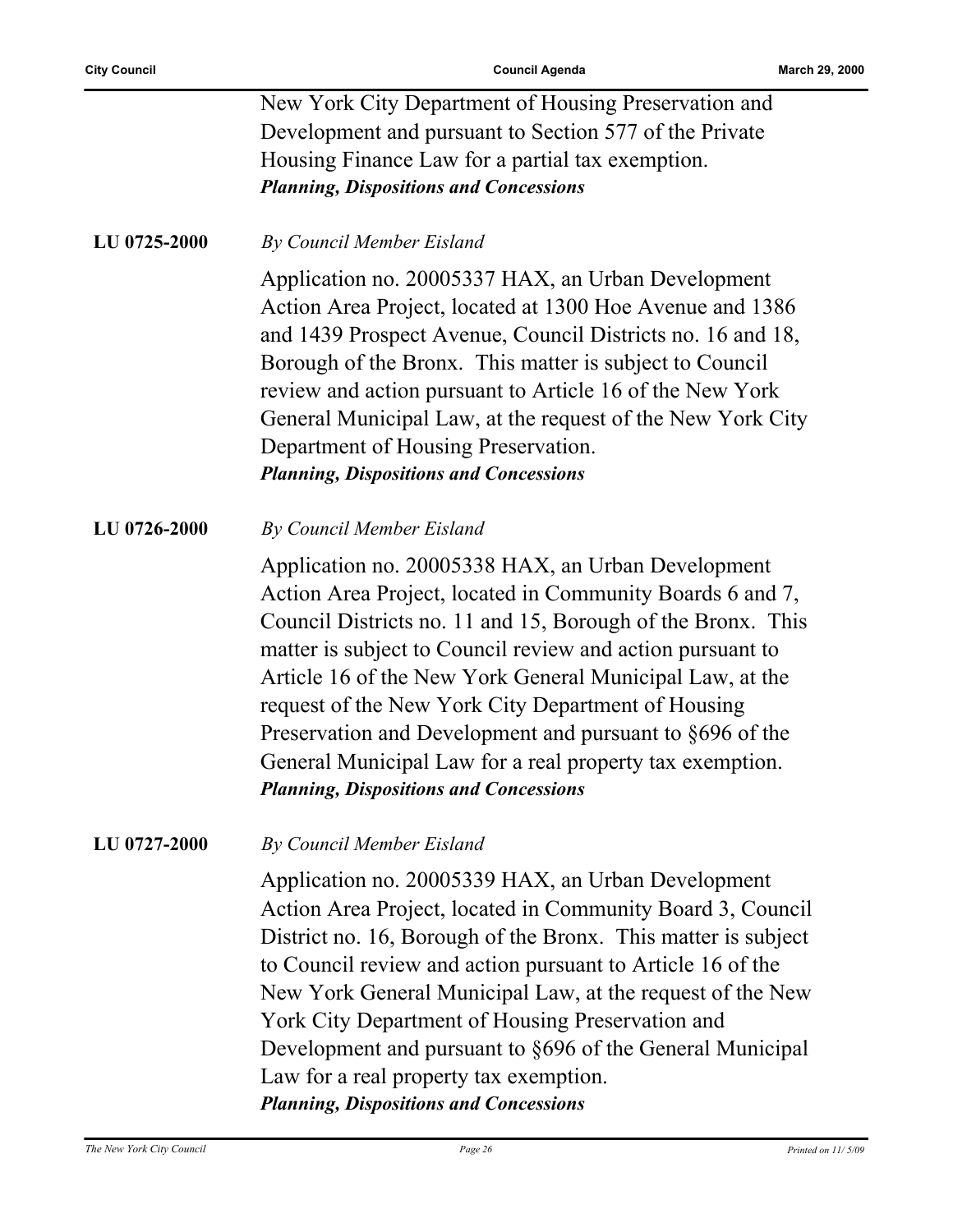#### **LU 0728-2000** *By Council Members Eisland and Linares*

Application no. 20005340 HAQ, an Urban Development Action Area Project, located in Community Board 12, Council District no. 27, Borough of Queens. This matter is subject to Council review and action pursuant to Article 16 of the New York General Municipal Law, at the request of the New York City Department of Housing Preservation and Development and pursuant to Section 696 of the General Municipal Law for a real property tax exemption. *Planning, Dispositions and Concessions*

**LU 0729-2000** *By Council Member Eisland*

Application no. 20005341 HAQ, an Urban Development Action Area Project, located at 172 Beach 97th Street, Council District no. 32, Borough of Queens. This matter is subject to Council review and action pursuant to Article 16 of the New York General Municipal Law, at the request of the New York City Department of Housing Preservation and Development and pursuant to §696 of the General Municipal Law for a real property tax exemption. *Planning, Dispositions and Concessions*

**LU 0730-2000** *By Council Member Eisland*

Application no. 20005342 HAQ, an Urban Development Action Area Project, located at 108-53 153rd Street, Council District no. 28, Borough of Queens. This matter is subject to Council review and action pursuant to Article 16 of the New York General Municipal Law, at the request of the New York City Department of Housing Preservation and Development and pursuant to §696 of the General Municipal Law for a real property tax exemption.

*Planning, Dispositions and Concessions*

**LU 0731-2000** *By Council Member Eisland* Application no. 20005343 HAQ, an Urban Development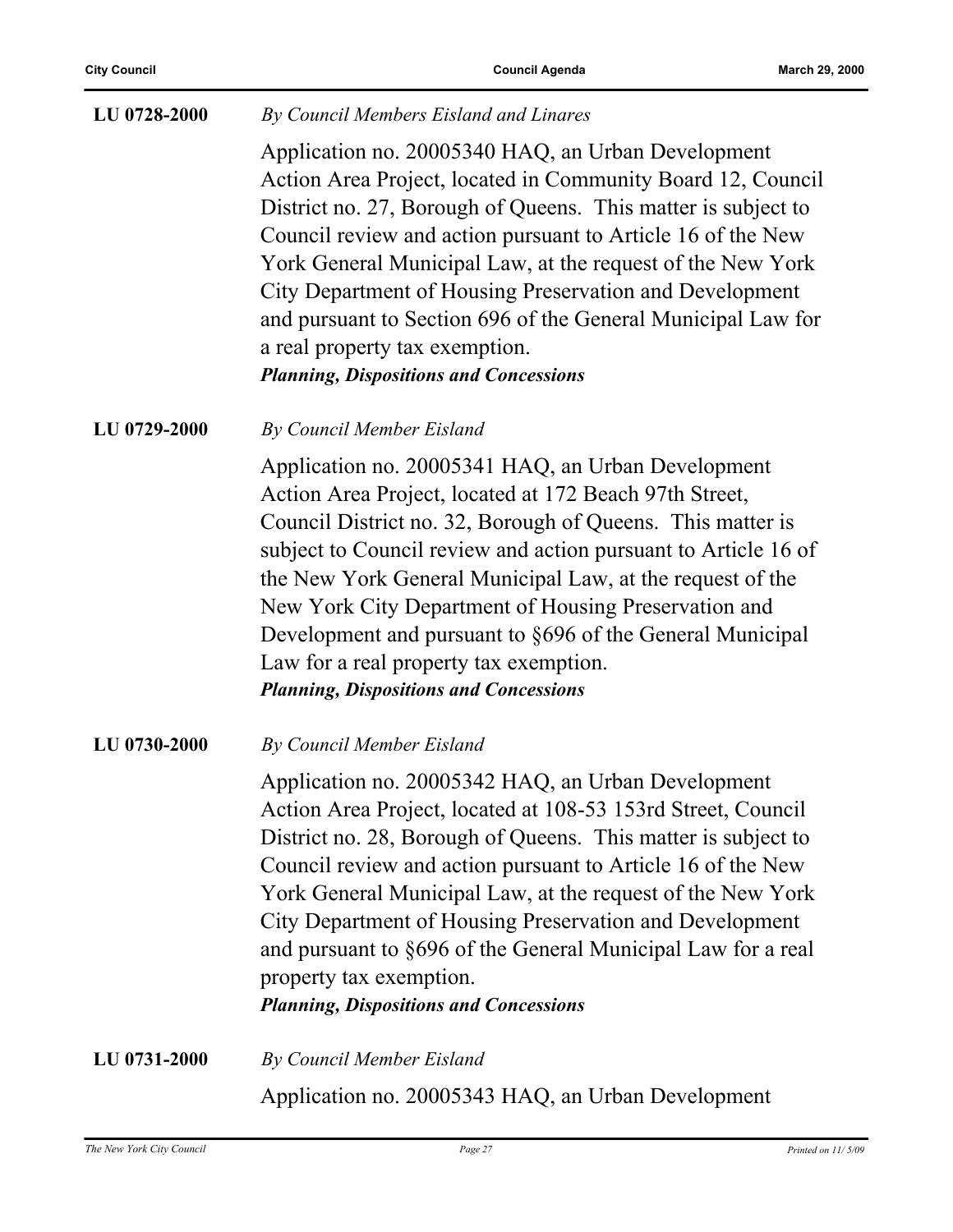Action Area Project, located in Community Board 3, Council District no. 21, Borough of Queens. This matter is subject to Council review and action pursuant to Article 16 of the New York General Municipal Law, at the request of the New York City Department of Housing Preservation and Development and pursuant to §696 of the General Municipal Law for a real property tax exemption.

*Planning, Dispositions and Concessions*

**LU 0732-2000** *By Council Member Eisland*

Uniform land use review procedure application no. 20000101 ZSM, pursuant to §197-c and §197-d of the Charter of the City of New York concerning a special permit under the Zoning Resolution in the Borough of Manhattan, Council District no. 8 to permit the enlargement of an existing 694 bed-nursing homefacility. This application is subject to review and action by the Land Use Committee only if appealed to the Council pursuant to §197-d(b)(2) of the Charter or called-up by vote of the Council pursuant to  $\S 197-d(b)(3)$  of the Charter.

*Zoning and Franchises*

**LU 0733-2000** *By Council Member Eisland*

The submission of a site plan by the New York City School Construction Authority, pursuant to §1732 of the New York State Public Authorities Law, for a school, PS 234-Q, to be located at 30-15 29th Street, Borough of Queens, Council District no. 22. (Non-ULURP no. 19995034 SCQ) *Landmarks/Public Sitings and Maritime Uses*

**LU 0734-2000** *By Council Member Eisland*

The submission of a site plan by the New York City School Construction Authority, pursuant to §1732 of the New York State Public Authorities Law, for a school, PS 156 K, to be located at 96 Sutter Avenue, Borough of Brooklyn, Council District no. 41. (Non-ULURP no. 19995245 SCK)